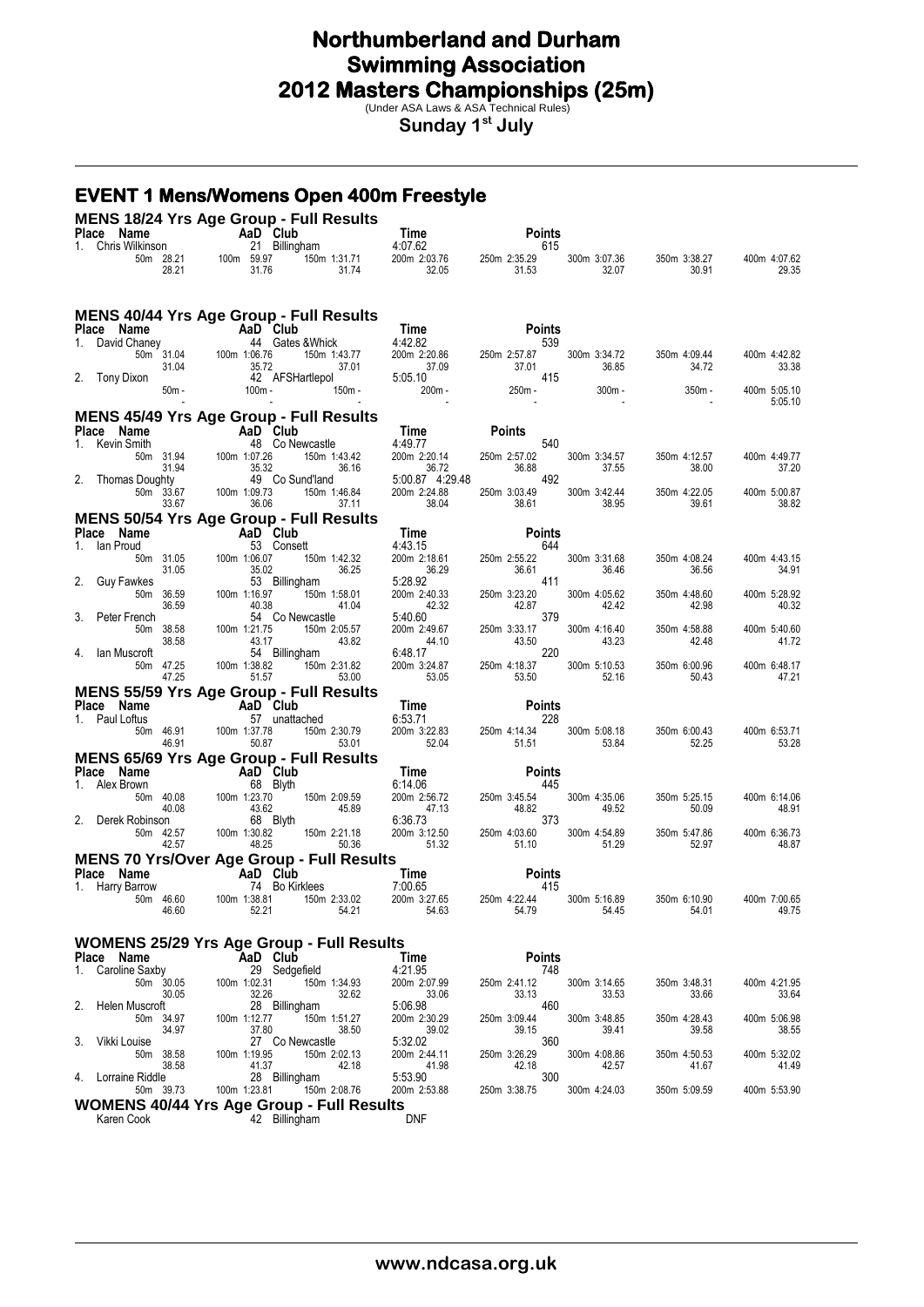### **Northumberland and Durham Swimming Association 2012 Masters Championships (25m)**

(Under ASA Laws & ASA Technical Rules) **Sunday 1st July**

|              | <b>WOMENS 50/54 Yrs Age Group - Full Results</b> |                   |              |                 |                      |              |              |              |
|--------------|--------------------------------------------------|-------------------|--------------|-----------------|----------------------|--------------|--------------|--------------|
| <b>Place</b> | Name<br>1. Carol Boagey                          | AaD<br>Club<br>53 | AFSHartlepol | Time<br>6:12.32 | <b>Points</b><br>381 |              |              |              |
|              | $50m -$                                          | $100m -$          | 150m -       | $200m -$        | $250m -$             | $300m -$     | $350m -$     | 400m 6:12.32 |
| 2.           | ۰<br>Gillian Sheehan                             |                   |              | 7:22.70         | 226                  |              |              | 6:12.32      |
|              |                                                  | Billingham<br>53  |              |                 |                      |              |              |              |
|              | 50m 49.50                                        | 100m 1:44.48      | 150m 2:40.80 | 200m 3:36.74    | 250m 4:33.76         | 300m 5:30.65 | 350m 6:27.51 | 400m 7:22.70 |
|              | 49.50                                            | 54.98             | 56.32        | 55.94           | 57.02                | 56.89        | 56.86        | 55.19        |
| 3.           | <b>Shirley Fawkes</b>                            | Billingham<br>52  |              | 7:24.02         | 219                  |              |              |              |
|              | 49.46<br>50m                                     | 100m 1:44.00      | 150m 2:40.62 | 200m 3:38.22    | 250m 4:35.95         | 300m 5:32.54 | 350m 6:29.48 | 400m 7:24.02 |
|              | 49.46                                            | 54.54             | 56.62        | 57.60           | 57.73                | 56.59        | 56.94        | 54.54        |
| 4.           | Pattrawdee Sutherland                            | 50<br>Tynemouth   |              | 7:36.42         | 193                  |              |              |              |
|              | 50m 50.29                                        | 100m 1:46.71      | 150m 2:45.56 | 200m 3:43.94    | 250m 4:42.60         | 300m 5:40.55 | 350m 6:38.65 | 400m 7:36.42 |
|              | 50.29                                            | 56.42             | 58.85        | 58.38           | 58.66                | 57.95        | 58.10        | 57.77        |
|              | Dona Simpson                                     | 51<br>Harrogate   |              | DNC             |                      |              |              |              |

#### **EVENT 2 Mens Open 50m Breaststroke**

| 18/24 Yrs Age Group - Full Results                                                                                                                                                                                                      |                 |             |               |
|-----------------------------------------------------------------------------------------------------------------------------------------------------------------------------------------------------------------------------------------|-----------------|-------------|---------------|
| Place<br>Comment of the Manne Club<br>Graham Bruce 22 Stockton<br>Stephen Earl 24 Wear Valley                                                                                                                                           |                 | Time        | <b>Points</b> |
| $1_{\ldots}$                                                                                                                                                                                                                            |                 | 32.82       | 444           |
| 2.                                                                                                                                                                                                                                      |                 | 33.32       | 431           |
| 25/29 Yrs Age Group - Full Results                                                                                                                                                                                                      |                 |             |               |
| Place<br>Compared to the Capital Capital Capital Capital Capital Capital Capital Capital Capital Capital Capital Capital Capital Capital Capital Capital Capital Capital Capital Capital Capital Capital Capital Capital Capital Capita |                 | Time        | <b>Points</b> |
| $1_{-}$                                                                                                                                                                                                                                 |                 | 33.23       | 454           |
|                                                                                                                                                                                                                                         |                 | <b>DNC</b>  |               |
| 30/34 Yrs Age Group - Full Results                                                                                                                                                                                                      |                 |             |               |
| <b>Place Name</b><br>1. Mohamed Elnaggar<br>1. Mohamed Elnaggar<br>1. Specifical Bookirklees                                                                                                                                            |                 | <b>Time</b> | <b>Points</b> |
|                                                                                                                                                                                                                                         |                 | 42.57       | 223           |
| 35/39 Yrs Age Group - Full Results                                                                                                                                                                                                      |                 |             |               |
| <b>Piace Name</b><br>1. Adam Stannard <b>AaD Club</b><br>39 Tvnen                                                                                                                                                                       |                 | Time        | <b>Points</b> |
|                                                                                                                                                                                                                                         | 39 Tynemouth    | 38.39       | 333           |
| 40/44 Yrs Age Group - Full Results                                                                                                                                                                                                      |                 |             |               |
| <b>Place Name Manne AaD Club</b><br>1. Don Brechin 43 Durham C<br>2. Simon Walder 41 Tynemout<br>3. Alan Turner 44 Newburn                                                                                                              |                 | Time        | <b>Points</b> |
|                                                                                                                                                                                                                                         | Durham City     | 38.12       | 361           |
|                                                                                                                                                                                                                                         | Tynemouth       | 39.11       | 324           |
|                                                                                                                                                                                                                                         |                 | 40.86       | 299           |
| 45/49 Yrs Age Group - Full Results                                                                                                                                                                                                      |                 |             |               |
| <b>Place Name</b><br>1. Ian Frame <b>AaD</b> Club<br>47 Conse                                                                                                                                                                           |                 | Time        | <b>Points</b> |
|                                                                                                                                                                                                                                         | Consett         | 40.33       | 328           |
| Martn Hall<br>2 <sup>1</sup>                                                                                                                                                                                                            | 46 Co Newcastle | 41.53       | 295           |
| 50/54 Yrs Age Group - Full Results                                                                                                                                                                                                      |                 |             |               |
| Place<br><b>Ce Name AaD Club</b><br>Mark Hindhaugh 52 Gates & Whick<br>Ian Muscroft 54 Billingham                                                                                                                                       |                 | Time        | <b>Points</b> |
| 1.                                                                                                                                                                                                                                      |                 | 40.46       | 360           |
| 2 <sup>1</sup>                                                                                                                                                                                                                          |                 | 44.38       | 286           |
| 55/59 Yrs Age Group - Full Results                                                                                                                                                                                                      |                 |             |               |
| Place Name<br>Place Name<br>1. Stephen Urwin 55 Newburn                                                                                                                                                                                 |                 | Time        | <b>Points</b> |
|                                                                                                                                                                                                                                         |                 | 47.44       | 240           |
| 60/64 Yrs Age Group - Full Results                                                                                                                                                                                                      |                 |             |               |
| Place Name<br>1. Graeme Shutt 63 Co Su                                                                                                                                                                                                  |                 | Time        | <b>Points</b> |
|                                                                                                                                                                                                                                         | 63 Co Sund'land | 49.97       | 259           |
| 65/69 Yrs Age Group - Full Results                                                                                                                                                                                                      |                 |             |               |
|                                                                                                                                                                                                                                         |                 | Time        | <b>Points</b> |
| Place Name <b>AaD Club</b><br>1. Norman Stephenson 68 Co Sund'land                                                                                                                                                                      |                 | 44.26       | 449           |
| 70 Yrs/Over Age Group - Full Results                                                                                                                                                                                                    |                 |             |               |
| Place<br>Name                                                                                                                                                                                                                           |                 | Time        | <b>Points</b> |
| AaD Club آ<br><mark>75 East L</mark><br>1. Bill Moore                                                                                                                                                                                   | 75 East Leeds   | 44.31       | 627           |
|                                                                                                                                                                                                                                         |                 |             |               |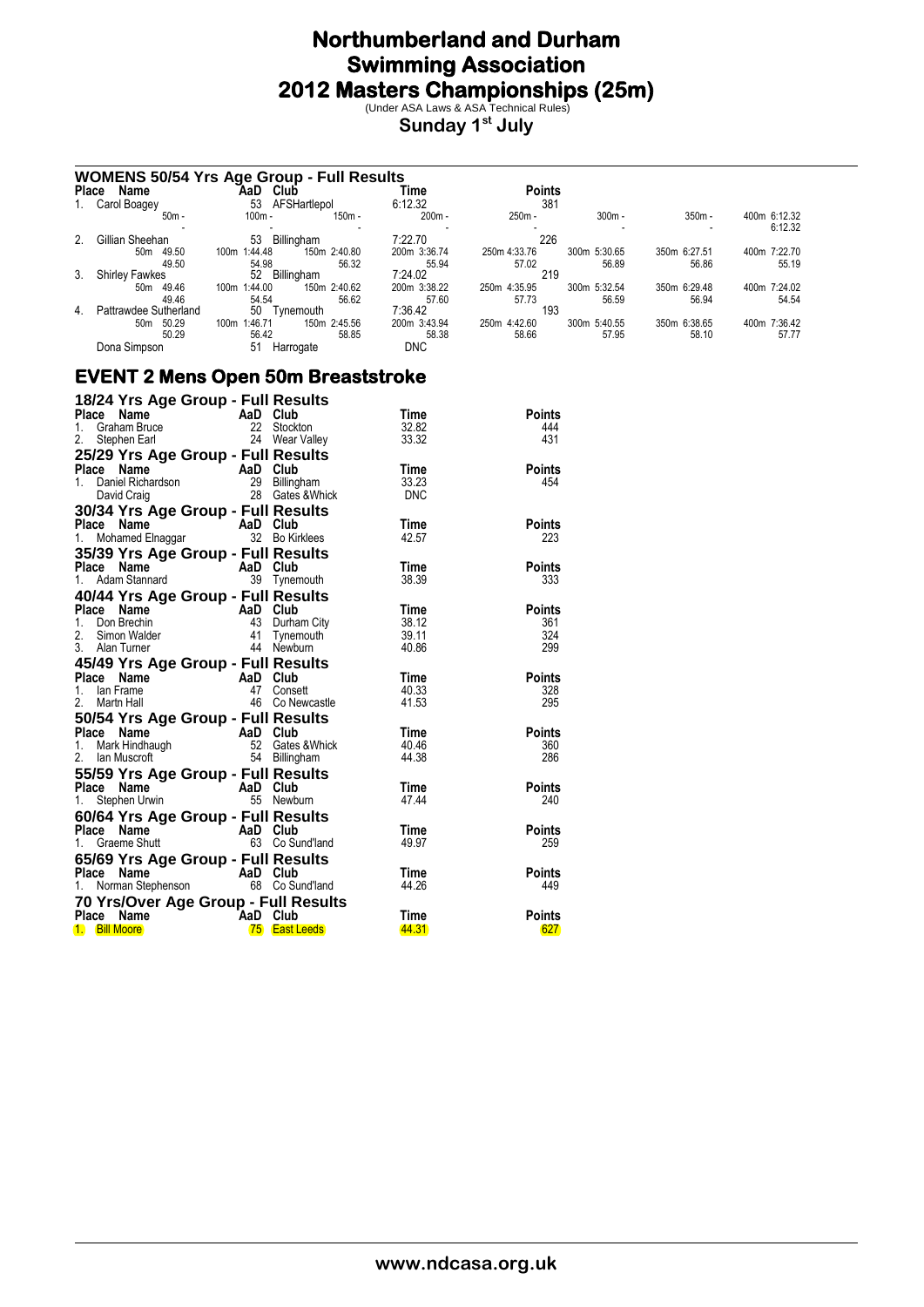**2012 Masters Championships (25m)** 

(Under ASA Laws & ASA Technical Rules) **Sunday 1st July**

### **EVENT 3 Womens Open 50m Breaststroke**

| 18/24 Yrs Age Group - Full Results                                                                                                            |                |                    |         |               |
|-----------------------------------------------------------------------------------------------------------------------------------------------|----------------|--------------------|---------|---------------|
| <b>Ce Name</b><br><b>AaD Club</b><br>Ashleigh Forster<br><b>Company Configuration</b><br>$21$ Durham City<br><b>Durham City</b><br>Place Name |                |                    | Time    | Points        |
| 1.                                                                                                                                            |                |                    | 37.92   | 424           |
| 2. Byrony Scoffin                                                                                                                             | 23 Moors       |                    | 41.68   | 324           |
| 3. Terri-Louise Garnett                                                                                                                       | 22             | Moors              | 49.13   | 196           |
| 25/29 Yrs Age Group - Full Results                                                                                                            |                |                    |         |               |
| AaD Club<br>Place Name                                                                                                                        |                |                    | Time    | Points        |
| Jenny Dobson<br>1.                                                                                                                            | 29 Blyth       |                    | 45.73   | 259           |
| 2. Vikki Louise                                                                                                                               | 27             | Co Newcastle       | 45.85   | 252           |
| 30/34 Yrs Age Group - Full Results                                                                                                            |                |                    |         |               |
| <b>Place Name</b><br>1. Kate Nicholson <b>AaD</b> Club<br>30 Co Ne                                                                            |                |                    | Time    | Points        |
|                                                                                                                                               |                | 30 Co Newcastle    | 38.12   | 451           |
| 35/39 Yrs Age Group - Full Results                                                                                                            |                |                    |         |               |
| Place Name AaD Club                                                                                                                           |                |                    | Time    | <b>Points</b> |
| 1 acc 11 accords<br>1. Gillian Hook 1 37 Sedgefield<br>2. Andrea Jutrzenka 1 36 East Leeds                                                    |                |                    | 39.10   | 454           |
|                                                                                                                                               |                |                    | 43.42   | 327           |
| 3. Louise Middlemass                                                                                                                          |                | 38 Durham City     | 45.47   | 293           |
| 40/44 Yrs Age Group - Full Results                                                                                                            |                |                    |         |               |
|                                                                                                                                               |                |                    | Time    | Points        |
| <b>Place Name</b><br>1. Karen Cook <b>AaD</b> Club<br>42 Billing<br>1. Karen Cook                                                             |                | 42 Billingham      | 53.42   | 192           |
| 45/49 Yrs Age Group - Full Results                                                                                                            |                |                    |         |               |
| Place Name                                                                                                                                    | AaD Club       |                    | Time    | Points        |
| 1. Tracey Ann Smith 45 Co Newcastle                                                                                                           |                |                    | 43.42   | 376           |
| 2. Susan Walker                                                                                                                               |                | 49 Billingham      | 1:10.65 | 94            |
| 50/54 Yrs Age Group - Full Results                                                                                                            |                |                    |         |               |
| AaD Club<br>Place Name                                                                                                                        |                |                    | Time    | <b>Points</b> |
| Carol Boagey <b>Example 20</b><br>1.                                                                                                          |                | 53 AFSHartlepol    | 44.37   | 415           |
| 55/59 Yrs Age Group - Full Results                                                                                                            |                |                    |         |               |
| Place Name                                                                                                                                    |                |                    | Time    | Points        |
| 1. Sally Shields                                                                                                                              | AaD Club<br>58 | <b>Bo Kirklees</b> | 42.25   | 546           |
|                                                                                                                                               |                |                    |         |               |

### **EVENT 4 Mens Open 100m Butterfly**

| 30/34 Yrs Age Group - Full Results |          |                 |         |               |       |
|------------------------------------|----------|-----------------|---------|---------------|-------|
| Place Name                         | AaD Club |                 | Time    | <b>Points</b> | 50    |
| Robert Hyde<br>1.                  | 31       | Co Sheffield    | 1:00.44 | 546           | 28.34 |
| 2. Nick Valentine                  |          | 31 Newburn      | 1:03.00 | 482           | 29.53 |
| 40/44 Yrs Age Group - Full Results |          |                 |         |               |       |
| Place Name                         | AaD Club |                 | Time    | <b>Points</b> | 50    |
| 1. Alan Turner                     |          | 44 Newburn      | 1:31.54 | 188           | 41.14 |
| 45/49 Yrs Age Group - Full Results |          |                 |         |               |       |
| Place Name                         | AaD Club |                 | Time    | <b>Points</b> | 50    |
| 1. Kevin Smith                     |          | 48 Co Newcastle | 1:04.76 | 572           | 30.29 |
| 50/54 Yrs Age Group - Full Results |          |                 |         |               |       |
| Place Name                         | AaD Club |                 | Time    | <b>Points</b> | 50    |
| 1. Guy Fawkes                      |          | 53 Billingham   | 1:15.08 | 409           | 35.08 |
| 55/59 Yrs Age Group - Full Results |          |                 |         |               |       |
| Place Name                         | AaD Club |                 | Time    | <b>Points</b> | 50    |
| 1. Stuart Downie                   |          | 57 Blyth        | 1:51.01 | 139           | 51.43 |
| 65/69 Yrs Age Group - Full Results |          |                 |         |               |       |
| <b>Place</b><br>Name               | AaD Club |                 | Time    | <b>Points</b> | 50    |

### **EVENT 5 Womens Open 100m Butterfly**

| 18/24 Yrs Age Group - Full Results |     |             |         |               |       |
|------------------------------------|-----|-------------|---------|---------------|-------|
| 1. Amy Roberts                     | 20  | Moors       | 1:17.59 | 344           | 37.34 |
| 55/59 Yrs Age Group - Full Results |     |             |         |               |       |
| Place Name                         |     | AaD Club    | Time    | <b>Points</b> | 50    |
| 1. Mary Purvis                     | 57  | Alnwick Dol | 1:29.55 | 390           | 42.55 |
| Combined Result - Full Results     |     |             |         |               |       |
| <b>Place</b><br>Name               | AaD | Club        | Time    | <b>Points</b> | 50    |
| 1. Mary Purvis                     | 57  | Alnwick Dol | 1:29.55 | 390           | 42.55 |
| 2. Amy Roberts                     | 20  | Moors       | 1:17.59 | 344           | 37.34 |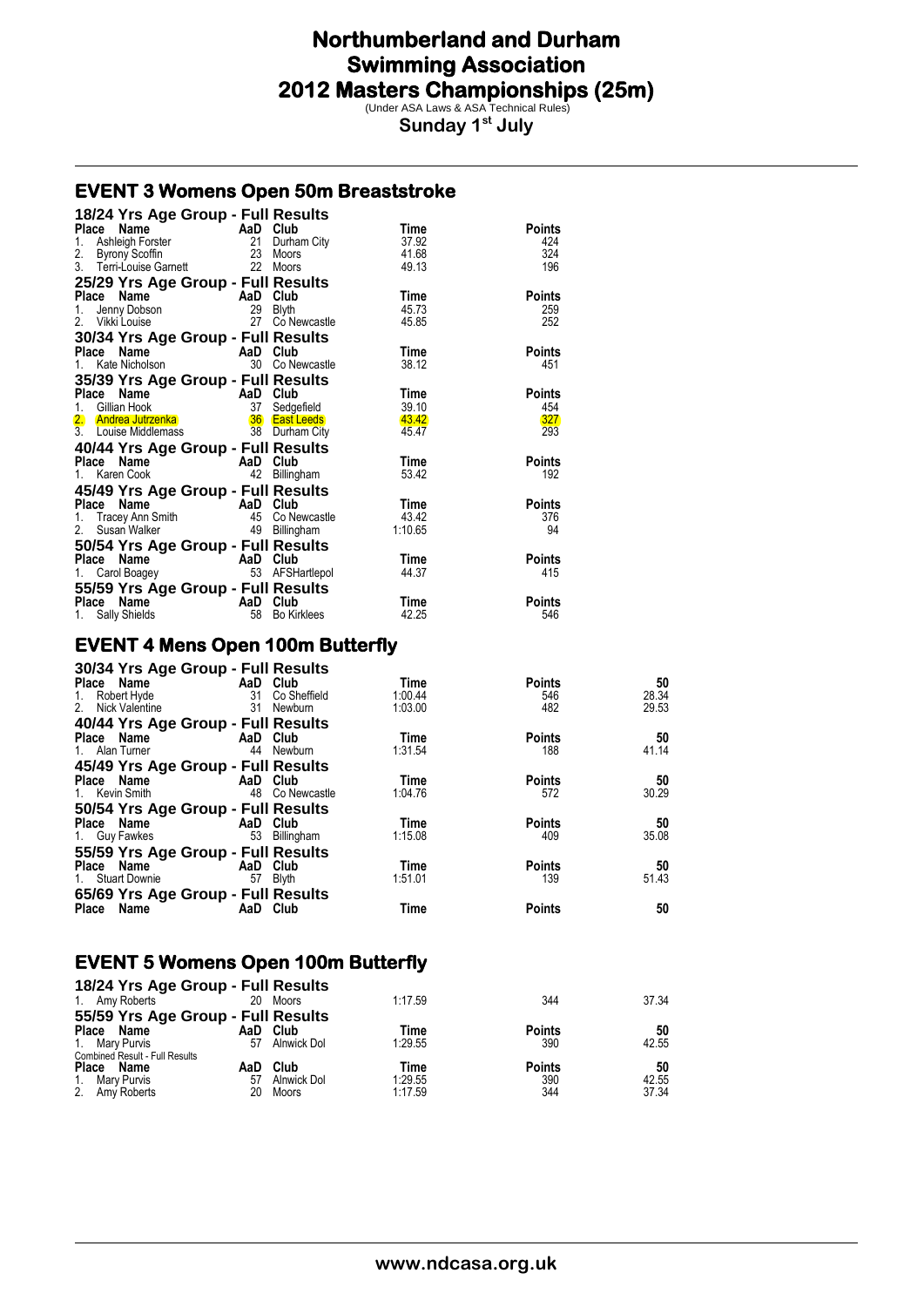**2012 Masters Championships (25m)** 

(Under ASA Laws & ASA Technical Rules) **Sunday 1st July**

### **EVENT 6 Mens Open 25m Backstroke**

| 18/24 Yrs Age Group - Full Results                                                                           |          |                      |            |
|--------------------------------------------------------------------------------------------------------------|----------|----------------------|------------|
| <b>Place Name AaD Club</b><br>1. Andrew Smith 20 Moors<br>2. Conor Crozier 20 Co Sund'land                   |          |                      | Time       |
|                                                                                                              |          |                      | 16.46      |
|                                                                                                              |          |                      | 16.95      |
| 30/34 Yrs Age Group - Full Results                                                                           |          |                      |            |
|                                                                                                              |          |                      | Time       |
| <b>Place Name Capaca AaD Club</b><br>1. Mohamed Elnaggar 32 Bo Kirklees                                      |          |                      | 19.04      |
| 40/44 Yrs Age Group - Full Resul                                                                             |          |                      |            |
|                                                                                                              |          |                      | Time       |
| <b>Place Name</b><br>1. Simon Walder <b>Canadia 1 AaD Club</b>                                               |          | Tynemouth            | 19.08      |
| 45/49 Yrs Age Group - Full Results                                                                           |          |                      |            |
| <b>Place Name</b><br>1. Ian Frame                                                                            | AaD Club |                      | Time       |
|                                                                                                              |          | 47 Consett           | 17.95      |
| <b>50/54 Yrs Age Group - Full Results<br/>Place Name AaD Club<br/>1. Robert Crowther 60 Consett</b>          |          |                      |            |
|                                                                                                              |          |                      | Time       |
|                                                                                                              |          |                      | 17.77      |
| <b>Place Name</b><br>1. Robert Crowther<br>2. Peter French<br>2. Peter French<br>54 Co Ne                    |          | 54 Co Newcastle      | 19.09      |
| 55/59 Yrs Age Group - Full Results                                                                           |          |                      |            |
|                                                                                                              |          |                      | Time       |
|                                                                                                              |          | 55 Newburn           | 19.31      |
| Prace Name<br>1. Stephen Unvin 55 Newburg<br>2. Paul Loftus 57 Junation                                      |          | 57 unattached        | 26.37      |
| 60/64 Yrs Age Group - Full Results                                                                           |          |                      |            |
| Place Name AaD Club Time<br>1. Graeme Shutt 63 Co Sund'land 20.57<br>2. Barry Robinson 64 Co Sund'land 21.51 |          | Time                 |            |
|                                                                                                              |          |                      |            |
|                                                                                                              |          |                      |            |
| 65/69 Yrs Age Group - Full Results                                                                           |          |                      |            |
| <b>Place Name AaD Club</b><br>1. Norman Stephenson 68 Co Sund'land<br>Carl Butler 68 RichmondDale            |          |                      | Time       |
|                                                                                                              |          | 22.07                |            |
|                                                                                                              |          |                      | <b>DNC</b> |
| 70 Yrs/Over Age Group - Full Results                                                                         |          |                      |            |
| Place Name                                                                                                   | AaD Club |                      | Time       |
| 1. Bill Moore                                                                                                |          | <b>75 East Leeds</b> | 22.24      |

### **EVENT 7 Womens Open 25m Backstroke**

| 18/24 Yrs Age Group - Full Results                  |                    |       |
|-----------------------------------------------------|--------------------|-------|
| Place<br>Name                                       | AaD Club           | Time  |
| 1. Byrony Scoffin                                   | 23<br>Moors        | 17.68 |
| 25/29 Yrs Age Group - Full Results                  |                    |       |
| Place<br>Name                                       | AaD Club           | Time  |
| 1. Vikki Louise                                     | 27<br>Co Newcastle | 17.99 |
| 30/34 Yrs Age Group - Full Results                  |                    |       |
| Place Name                                          | AaD Club           | Time  |
| 1. Kate Nicholson                                   | 30<br>Co Newcastle | 16.40 |
| 35/39 Yrs Age Group - Full Results                  |                    |       |
|                                                     | AaD Club           | Time  |
| <b>Piace Name</b><br>1. Andrea Jutrzenka            | 36 East Leeds      | 17.92 |
| 40/44 Yrs Age Group - Full Results                  |                    |       |
| Name<br>Place                                       | AaD Club           | Time  |
| 1. Weny Frame                                       | 40<br>Consett      | 25.32 |
| 45/49 Yrs Age Group - Full Results                  |                    |       |
| Place Name                                          | AaD Club           | Time  |
| 1. Tracey Ann Smith                                 | 45 Co Newcastle    | 20.43 |
| Susan Walker<br>2.                                  | 49<br>Billingham   | 29.72 |
| 50/54 Yrs Age Group - Full Results                  |                    |       |
|                                                     |                    |       |
| Place<br>Name                                       | AaD Club           | Time  |
| 1. Carol Boagey                                     | 53 AFSHartlepol    | 23.47 |
| 2. Lynn Shepherd                                    | 53<br>Billingham   | 31.56 |
|                                                     |                    |       |
| 55/59 Yrs Age Group - Full Results<br>Name<br>Place | AaD<br>Club        | Time  |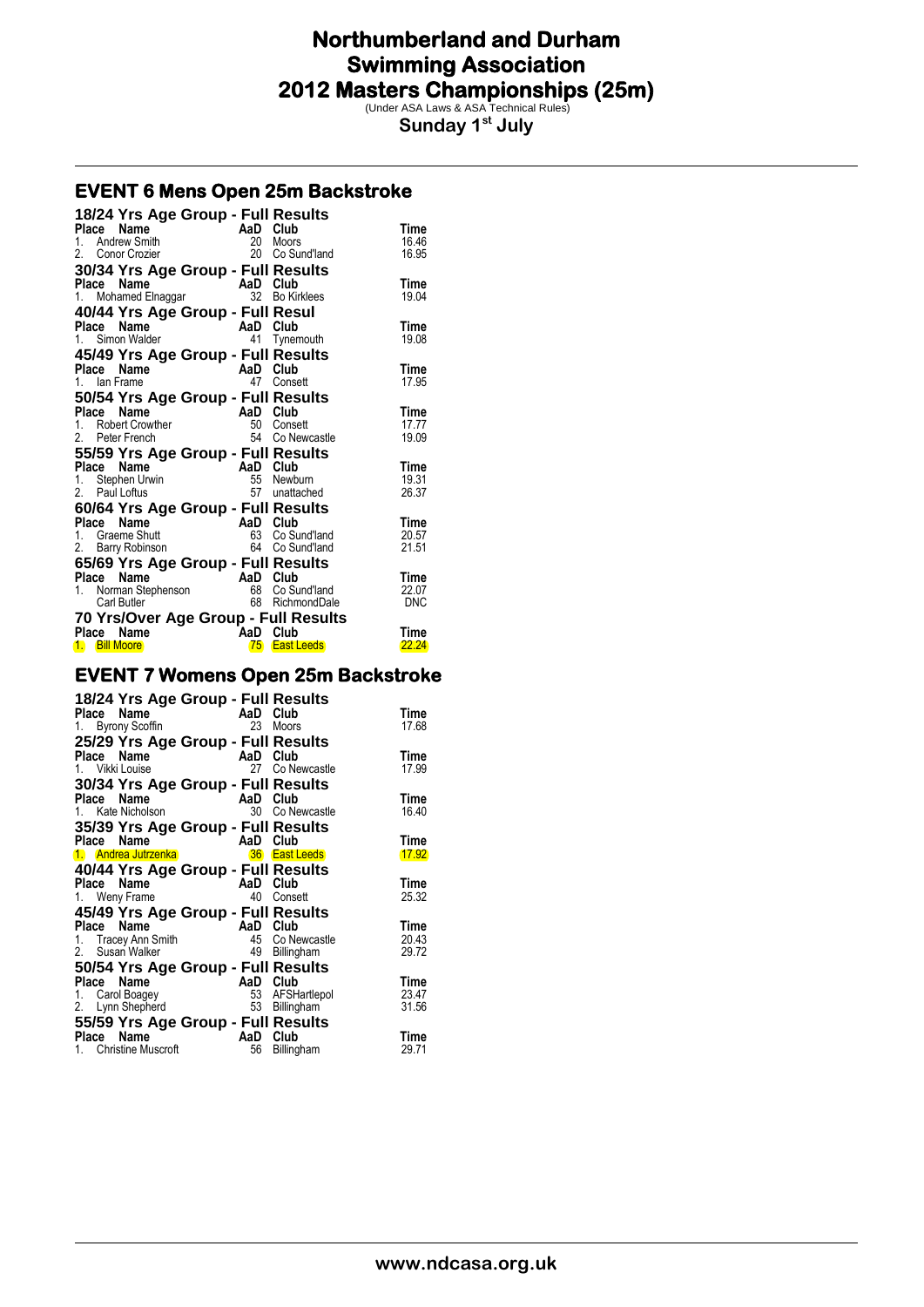**2012 Masters Championships (25m)** 

(Under ASA Laws & ASA Technical Rules) **Sunday 1st July**

### **EVENT 8 Mens Open 100m Freestyle**

| 18/24 Yrs Age Group - Full Results                                        |          |                                      |                    |                      |                |
|---------------------------------------------------------------------------|----------|--------------------------------------|--------------------|----------------------|----------------|
| Place<br>Name                                                             | AaD Club |                                      | Time               | <b>Points</b>        | 50             |
| Chris Wilkinson<br>1.                                                     |          | 21 Billingham                        | 53.59              | 571                  | 26.51          |
| 2.<br>Graham Bruce                                                        |          | 22 Stockton                          | 56.39              | 494                  | 27.33          |
| 3.<br>Mathew Smith                                                        |          | 22 Moors                             | 58.72              | 437                  | 28.05          |
| 4.<br>Conor Crozier                                                       |          | 20 Co Sund'land                      | 59.40              | 417                  | 27.77          |
| 25/29 Yrs Age Group - Full Results                                        |          |                                      |                    |                      |                |
| Place Name                                                                |          | AaD Club                             | Time<br>1:01.24    | <b>Points</b>        | 50<br>29.15    |
| 1.<br>Daniel Richardson                                                   |          | 29 Billingham                        |                    | 409                  |                |
| 30/34 Yrs Age Group - Full Results                                        |          |                                      |                    |                      |                |
| Place Name                                                                |          | AaD Club                             | Time               | <b>Points</b>        | 50             |
| <b>Chris Knee</b><br>$\mathbf{1}$<br>$\overline{3}$ .<br>Graeme Wilkinson |          | <b>33</b> East Leeds<br>34 Tynemouth | 56.71<br>1:01.07   | 538<br>436           | 27.09<br>28.86 |
| Robert Hyde                                                               |          | 31 Co Sheffield                      | <b>DNC</b>         |                      |                |
| 35/39 Yrs Age Group - Full Results                                        |          |                                      |                    |                      |                |
| Place Name                                                                |          | AaD Club                             | Time               | <b>Points</b>        | 50             |
| 1.<br><b>Neil Shutt</b>                                                   |          | 36 Co Sund'land                      | 1:04.14            | 386                  | 30.41          |
| 2.<br>Chris Johnson                                                       |          | 37 Co Derby                          | 1:04.18            |                      | 30.49          |
| Gillian Hook                                                              |          | 37 Sedgefield                        | <b>DNC</b>         |                      |                |
| 40/44 Yrs Age Group - Full Results                                        |          |                                      |                    |                      |                |
| Place Name                                                                |          | AaD Club                             | Time               | <b>Points</b>        | 50             |
| <b>Paul Clemence</b><br>$\mathbf{1}$                                      |          | 42 East Leeds                        | 55.04              | 667                  | 26.18          |
| $\overline{2}$ .<br>David Chaney                                          |          | 44 Gates & Whick                     | 57.24              | 613                  | 27.68          |
| 3.<br>Andrew Atkinson                                                     |          | 40 Harrogate                         | 1:01.49            | 463                  | 29.12          |
| 4.<br>Colin Campbell                                                      |          | 42 York City                         | 1:04.78            | 409                  | 30.77          |
| 5.<br>Tony Dixon<br>6.<br>Don Brechin                                     |          | 42 AFSHartlepol<br>43 Durham City    | 1:05.59<br>1:09.35 | 394<br>339           | 32.10<br>33.39 |
| 7.<br>Simon Walder                                                        |          | 41 Tynemouth                         | 1:18.66            | 224                  | 36.36          |
| Alan Turner                                                               |          | 44 Newburn                           | DQ ST-             |                      |                |
| 45/49 Yrs Age Group - Full Resul                                          |          |                                      |                    |                      |                |
| Place Name                                                                |          | AaD Club                             | Time               | <b>Points</b>        | 50             |
|                                                                           |          |                                      |                    |                      |                |
| 1.                                                                        |          |                                      | 1:02.90            | 219                  |                |
| Kevin Smith                                                               |          | 48 Co Newcastle                      |                    |                      | 37.97          |
| 50/54 Yrs Age Group - Full Results                                        |          |                                      |                    |                      |                |
| Place Name<br>1.                                                          | AaD Club |                                      | Time               | <b>Points</b><br>468 | 50             |
| Mark Hindhaugh<br>2.<br>Peter French                                      |          | 52 Gates & Whick<br>54 Co Newcastle  | 1:06.01<br>1:10.02 | 411                  | 32.01<br>32.77 |
| 3.<br>Guy Fawkes                                                          |          | 53 Billingham                        | 1:11.67            | 374                  | 34.25          |
| 4.<br>lan Muscroft                                                        |          | 54 Billingham                        | 1:24.23            | 236                  | 41.59          |
| 55/59 Yrs Age Group - Full Results                                        |          |                                      |                    |                      |                |
| Place Name                                                                |          | AaD Club                             | Time               | <b>Points</b>        | 50             |
| 1.<br>Ray Waggott                                                         |          | 58 Co Sund'land                      | 1:22.90            | 274                  | 38.85          |
| 2.<br>Paul Loftus                                                         |          | 57 unattached                        | 1:33.49            | 186                  | 44.70          |
| 60/64 Yrs Age Group - Full Results                                        |          |                                      |                    |                      |                |
| Place Name                                                                |          | AaD Club                             | Time               | <b>Points</b>        | 50             |
| Graeme Shutt<br>1.                                                        |          | 63 Co Sund'land                      | 1:33.10            | 226                  | 43.92          |
| 65/69 Yrs Age Group - Full Results                                        |          |                                      |                    |                      |                |
| Place Name                                                                |          | AaD Club                             | Time               | <b>Points</b>        | 50             |
| 1.<br>Alex Brown                                                          |          | 68 Blyth                             | 1:16.91            | 482                  | 37.07          |
| 2.<br>Derek Robinson                                                      |          | 68 Blyth                             | 1:17.58            | 470                  | 36.61          |
| Carl Butler                                                               |          | 68 RichmondDale                      | DNC                |                      |                |
| 70 Yrs/Over Age Group - Full Results                                      |          |                                      |                    |                      |                |
| Place Name<br>1. Harry Barrow                                             | AaD Club | 74 Bo Kirklees                       | Time<br>1:23.01    | <b>Points</b><br>509 | 50<br>40.74    |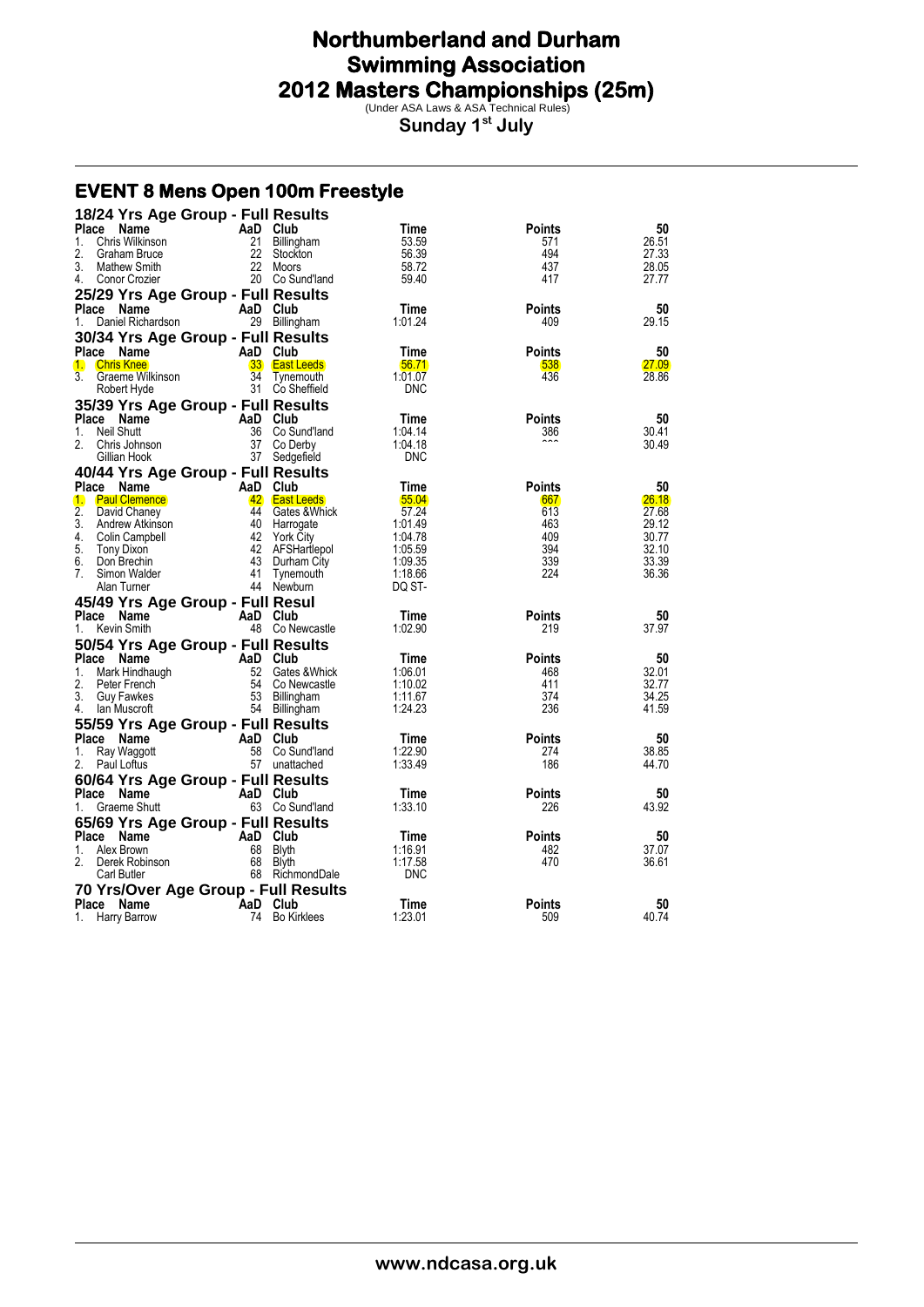**2012 Masters Championships (25m)** 

(Under ASA Laws & ASA Technical Rules) **Sunday 1st July**

#### **EVENT 9 Womens Open 100m Freestyle**

| 18/24 Yrs Age Group - Full Results              |          |                                   |                    |               |                |
|-------------------------------------------------|----------|-----------------------------------|--------------------|---------------|----------------|
| Name<br><b>Place</b>                            |          | AaD Club                          | Time               | <b>Points</b> | 50             |
| Ashleigh Forster<br>1.                          | 21       | Durham City                       | 1:05.39            | 460           | 31.31          |
| 25/29 Yrs Age Group - Full Results              |          |                                   |                    |               |                |
| Place<br>Name                                   | AaD Club |                                   | Time               | <b>Points</b> | 50             |
| 1.<br>Caroline Saxby                            | 29       | Sedgefield                        | 58.39              | 691           | 28.24          |
| 2.<br>Helen Muscroft                            | 28       | Billingham                        | 1:07.82            | 436           | 32.67          |
| 3.<br>Helen Mason                               | 27       | Market Dray                       | 1:08.00            | 429           | 32.30          |
| 4.<br>Vikki Louise                              | 27       | Co Newcastle                      | 1:09.87            | 396           | 34.46          |
| 5.<br>Jenny Dobson                              | 29       | <b>B</b> lvth                     | 1:11.86            | 371           | 33.63          |
| 6.<br>Lorraine Riddle                           | 28       | Billingham                        | 1:19.01            | 276           | 38.11          |
| 30/34 Yrs Age Group - Full Results              |          |                                   |                    |               |                |
| Place<br>Name                                   | AaD      | Club                              | Time               | <b>Points</b> | 50             |
| Kate Nicholson<br>1.                            | 30       | Co Newcastle                      | 1:03.72            | 537           | 30.16          |
| Marie-Helene Joyce                              | 30       | Gates &Whick                      | <b>DNC</b>         |               |                |
| 35/39 Yrs Age Group - Full Results              |          |                                   |                    |               |                |
| Name<br>Place                                   | AaD      | Club                              | Time               | <b>Points</b> | 50             |
| Gillian Hook<br>1.                              | 37       | Sedgefield                        | 1:07.31            | 495           | 32.09          |
|                                                 |          |                                   |                    |               |                |
|                                                 |          |                                   |                    |               |                |
|                                                 |          |                                   |                    |               |                |
| 40/44 Yrs Age Group - Full Results              |          |                                   |                    |               |                |
| Place Name                                      |          | AaD Club                          | Time               | <b>Points</b> | 50             |
| Gill Van Der Merwe<br>1.                        | 40       | Tynemouth                         | 1:13.87            | 391           | 34.65          |
| 2.<br>Karen Cook                                | 42       | Billingham                        | 1:44.88            | 141           | 48.17          |
| Jane Mary Heath                                 | 43       | unattached                        | <b>DNC</b>         |               |                |
| 45/49 Yrs Age Group - Full Results              |          |                                   |                    |               |                |
| Place<br><b>Name</b>                            | AaD      | Club                              | Time               | <b>Points</b> | 50             |
| Susan Walker<br>1.                              | 49       | Billingham                        | 2:02.47            | 100           | 55.79          |
| 50/54 Yrs Age Group - Full Results              |          |                                   |                    |               |                |
| Place<br>Name                                   | AaD Club |                                   | Time               | <b>Points</b> | 50             |
| Carol Boagey<br>1.                              | 53       | AFSHartlepol                      | 1:21.73            | 369           | 39.77          |
| 2.<br><b>Shirley Fawkes</b>                     | 52       | Billingham                        | 1:35.84            | 223           | 44.94          |
| 3.<br>Gillian Sheehan                           | 53       | Billingham                        | 1:40.67            | 197           | 48.43          |
| 4.<br>Lynn Shepherd                             | 53       | Billingham                        | 1:51.74            | 144           | 53.95          |
| Dona Simpson                                    | 51       | Harrogate                         | <b>DNC</b>         |               |                |
| 55/59 Yrs Age Group - Full Results              |          |                                   |                    |               |                |
| Place<br>Name                                   |          | AaD Club                          | Time               | <b>Points</b> | 50             |
| 1.<br>Mary Purvis<br>2.<br><b>Sally Shields</b> | 57<br>58 | Alnwick Dol<br><b>Bo Kirklees</b> | 1:14.95<br>1:18.23 | 529<br>201    | 36.24<br>52.47 |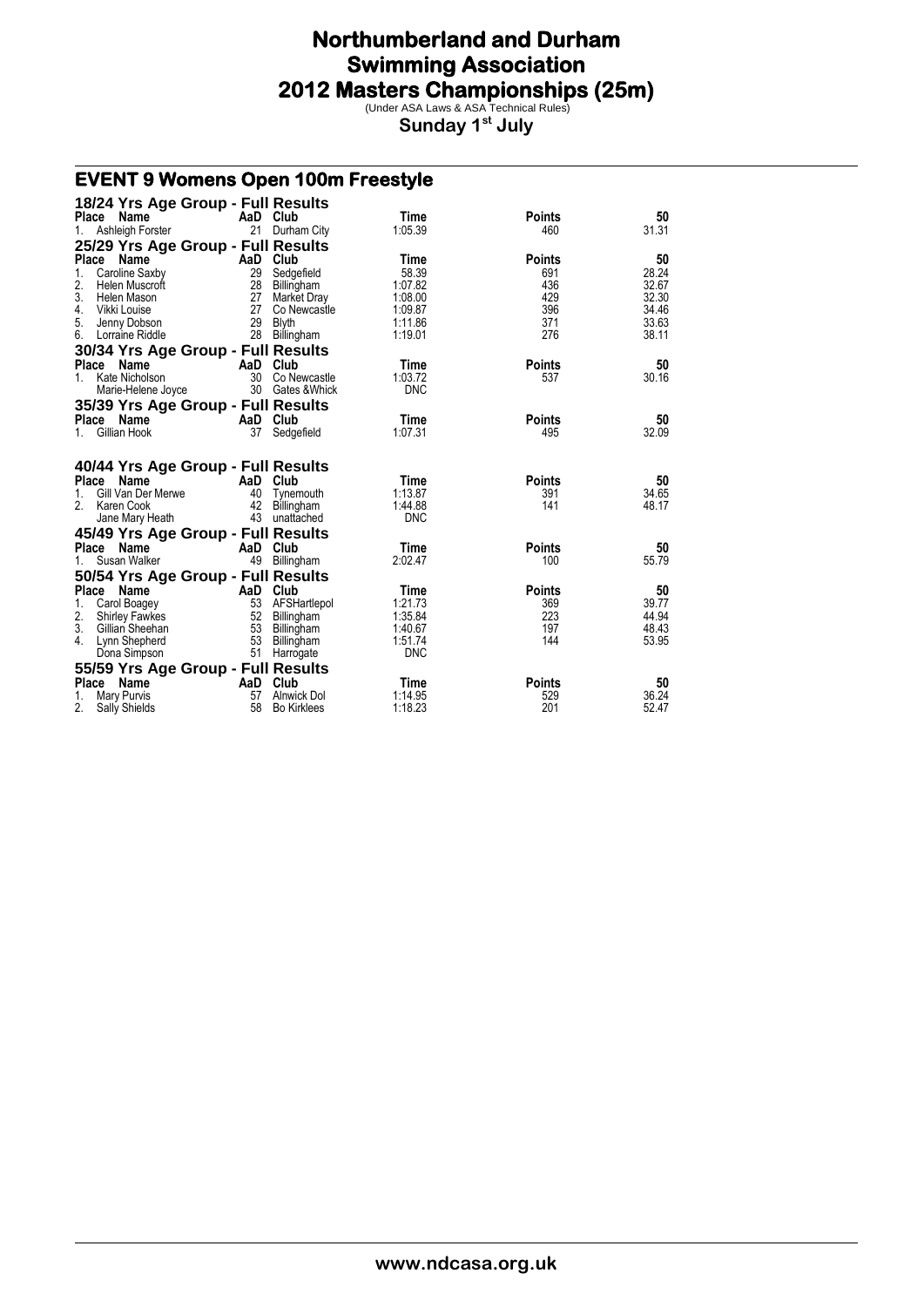**2012 Masters Championships (25m)** 

(Under ASA Laws & ASA Technical Rules) **Sunday 1st July**

### **EVENT 11 Mens/Womens Open 200m IM**

|                                                          |          | MENS 18/24 Yrs Age Group - Full Results |                 |                      |             |                |                |
|----------------------------------------------------------|----------|-----------------------------------------|-----------------|----------------------|-------------|----------------|----------------|
| Place Name                                               |          | AaD Club                                | Time            | <b>Points</b>        | 50          | 100            | 150            |
| 1. Chris Wilkinson                                       |          | 21 Billingham                           | 2:18.85         | 483                  | 29.52       | 1:05.55        | 1:46.04        |
| <b>MENS 25/29 Yrs Age Group - Full Results</b>           |          |                                         |                 |                      |             |                |                |
| Place Name<br><b>Example 2</b> AaD Club                  |          |                                         | <b>Time</b>     | <b>Points</b>        | 50          | 100            | 150            |
| 1. Daniel Richardson                                     |          | 29 Billingham                           | 2:37.83         | 351                  | 35.44       | 1:17.15        | 1:59.80        |
| <b>MENS 30/34 Yrs Age Group - Full Results</b>           |          |                                         |                 |                      |             |                |                |
| Place Name                                               | AaD Club |                                         | Time            | <b>Points</b>        | 50          | 100            | 150            |
| 1. Nick Valentine                                        |          | 31 Newburn                              | 2:22.92         | 483                  | 29.90       | 1:07.44        | 1:48.62        |
| <b>MENS 35/39 Yrs Age Group - Full Results</b>           |          |                                         |                 |                      |             |                |                |
| Place Name                                               |          | AaD Club                                | Time            | <b>Points</b>        | 50          | 100            | 150            |
| 1. Chris Johnson                                         |          | 37 Co Derby                             | 2:48.56         | 317                  | 36.44       | 1:23.08        | 2:09.48        |
| <b>MENS 40/44 Yrs Age Group - Full Results</b>           |          |                                         |                 |                      |             |                |                |
| Place Name<br><b>Example 2</b> AaD Club                  |          |                                         | Time            | <b>Points</b>        | 50          | 100            | 150            |
| 1. David Chaney                                          |          | 44 Gates & Whick                        | 2:36.36         | 442                  | 31.31       | 1:12.92        | 2:00.62        |
| 2. Alan Turner                                           |          | 44 Newburn                              | 3:21.12         | 207                  | 43.81       | 1:42.40        | 2:34.32        |
| <b>MENS 45/49 Yrs Age Group - Full Results</b>           |          |                                         |                 |                      |             |                |                |
| Place Name                                               |          | AaD Club                                | Time            | <b>Points</b>        | 50          | 100            | 150            |
| 1. Kevin Smith                                           |          | 48 Co Newcastle                         | 2:30.61         | 532                  | 31.55       | 1:11.56        | 1:56.40        |
| <b>MENS 50/54 Yrs Age Group - Full Results</b>           |          |                                         |                 |                      |             |                |                |
| Place Name                                               | AaD Club |                                         | Time            |                      |             |                |                |
| Guy Fawkes                                               |          | 53 Billingham                           | DQ SL-          |                      |             |                |                |
| <b>MENS 55/59 Yrs Age Group - Full Results</b>           |          |                                         |                 |                      |             |                |                |
| Place Name                                               |          | AaD Club                                | Time<br>3:42.03 | <b>Points</b><br>194 | 50          | 100<br>1:51.00 | 150<br>2:52.38 |
| 1. Stephen Urwin                                         |          | 55 Newburn                              |                 |                      | 53.76       |                |                |
| <b>MENS 65/69 Yrs Age Group - Full Results</b>           |          |                                         |                 |                      |             |                |                |
| Place Name<br><b>Example 2</b> AaD Club<br>1. Alex Brown | 68 Blyth |                                         | Time<br>3:26.05 | <b>Points</b><br>369 | 50<br>43.26 | 100<br>1:41.03 | 150<br>2:41.90 |
| 2. Norman Stephenson                                     |          | 68 Co Sund'land                         | 3:27.54 2:34.56 | 361                  | 45.98       | 1:42.37        | 2:40.81        |
| <b>Carl Butler</b>                                       |          | 68 RichmondDale                         | <b>DNC</b>      |                      |             |                |                |
|                                                          |          |                                         |                 |                      |             |                |                |
|                                                          |          |                                         |                 |                      |             |                |                |
| <b>MOMENS 25/20 Vrs. Ago Group - Euli Posults</b>        |          |                                         |                 |                      |             |                |                |

|    | WOMENS 25/29 Yrs Age Group - Full Results |     |            |         |               |       |         |         |  |  |  |  |
|----|-------------------------------------------|-----|------------|---------|---------------|-------|---------|---------|--|--|--|--|
|    | Place<br>Name                             | AaD | Club       | Time    | <b>Points</b> | 50    | 100     | 150     |  |  |  |  |
|    | Helen Muscroft                            | 28  | Billingham | 2:51.57 | 393           | 38.60 | 1:22.06 | 2:14.35 |  |  |  |  |
| 2. | Lorraine Riddle                           | 28  | Billingham | 3:12.72 | 277           | 46.42 | 1:32.90 | 2:27.89 |  |  |  |  |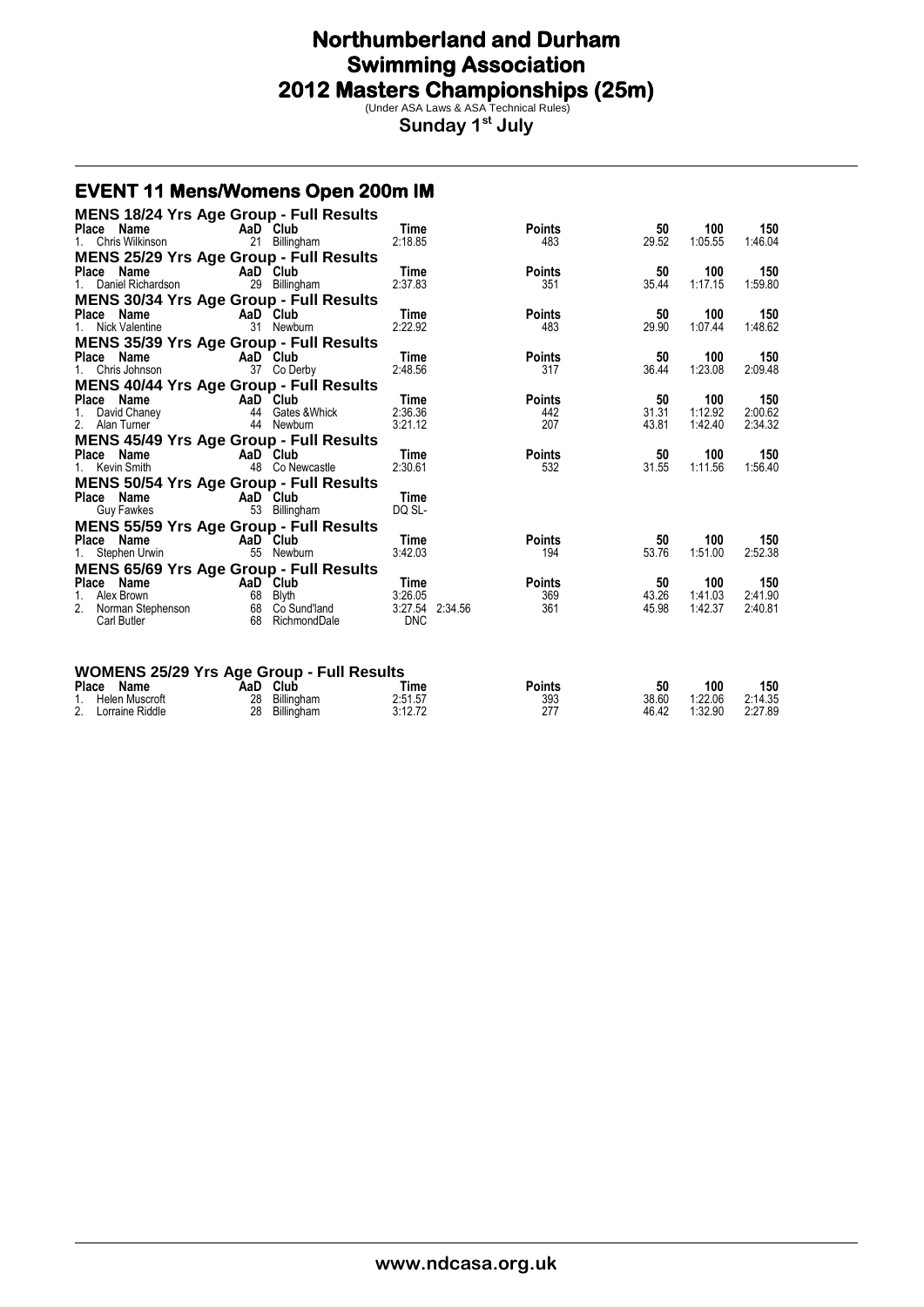**2012 Masters Championships (25m)** 

(Under ASA Laws & ASA Technical Rules) **Sunday 1st July**

### **EVENT 12 Mens Open 50m Freestyle**

| 18/24 Yrs Age Group - Full Results                                                                                                                                                                                                                            |                               |                |                      |
|---------------------------------------------------------------------------------------------------------------------------------------------------------------------------------------------------------------------------------------------------------------|-------------------------------|----------------|----------------------|
| Place<br>Company of the Manne Company of the Manne Company of the Chris Wilkinson<br>Company Capital Club<br>Chris Wilkinson<br>Stephen Earl 24 Wear Valley<br>Company 22 Stockton<br>Mathew Smith 22 Moors<br>Andrew Smith 20 Moors                          |                               | Time           | <b>Points</b>        |
| 1.                                                                                                                                                                                                                                                            |                               | 24.83          | 530                  |
| 2.                                                                                                                                                                                                                                                            |                               | 25.26          | 506                  |
| 3.<br>4.                                                                                                                                                                                                                                                      |                               | 26.48          | 446<br>413           |
| 5.                                                                                                                                                                                                                                                            | Co Sund'Iand<br>Moors         | 26.91<br>27.03 | 413                  |
| 6.<br>Andrew Smith                                                                                                                                                                                                                                            | 20 Moors                      | 28.05          | 365                  |
| 25/29 Yrs Age Group - Full Results                                                                                                                                                                                                                            |                               |                |                      |
| Place                                                                                                                                                                                                                                                         |                               | Time           | <b>Points</b>        |
| 1.                                                                                                                                                                                                                                                            | Billingham                    | 29.14          | 350                  |
| Comment Club<br>Daniel Richardson<br>David Craig<br>David Craig<br>28 Codes                                                                                                                                                                                   | 28 Gates & Whick              | DNC            |                      |
| 30/34 Yrs Age Group - Full Results                                                                                                                                                                                                                            |                               |                |                      |
| Place Name                                                                                                                                                                                                                                                    |                               | Time           | Points               |
| <b>Chris Knee</b><br>$\mathbf{1}$                                                                                                                                                                                                                             |                               | $25.35 -$      | 555                  |
| 2.                                                                                                                                                                                                                                                            |                               | 27.12          | 459                  |
| 3.                                                                                                                                                                                                                                                            |                               | 32.11          | 270                  |
| 35/39 Yrs Age Group - Full Results                                                                                                                                                                                                                            |                               |                |                      |
| Place Name<br>1. Neil Shutt<br>2. Adam Stannard<br>3. Chris Johnson<br>3. Chris Johnson<br>3. Co Derby                                                                                                                                                        |                               | Time           | $\sim$ with $\sim$   |
|                                                                                                                                                                                                                                                               | 36 Co Sund'land               | 28.39          | 410                  |
|                                                                                                                                                                                                                                                               | 39 Tynemouth                  | 29.19          | 393                  |
|                                                                                                                                                                                                                                                               |                               | 29.21          | 382                  |
| 40/44 Yrs Age Group - Full Results                                                                                                                                                                                                                            |                               |                |                      |
| Place Name<br>1974<br>ace Name AaD Club Time<br>Paul Clemence 42 East Leeds<br>David Chaney 44 Gates & Whick<br>Colin Campbell 42 York City 28.94<br>Colin Campbell 42 York City 28.94<br>Don Brechin 43 Durham City 30.13<br>Alan Tumer 44 Newburn 35.90<br> |                               |                | <b>Points</b>        |
| 1. Paul Clemence                                                                                                                                                                                                                                              |                               |                | 637                  |
| 2.<br>3.                                                                                                                                                                                                                                                      |                               |                | 605<br>478           |
| 4.                                                                                                                                                                                                                                                            |                               |                | 423                  |
| 5.                                                                                                                                                                                                                                                            |                               |                | 381                  |
| 6.                                                                                                                                                                                                                                                            |                               |                | 229                  |
|                                                                                                                                                                                                                                                               |                               |                |                      |
| 45/49 Yrs Age Group - Full Results                                                                                                                                                                                                                            |                               |                |                      |
|                                                                                                                                                                                                                                                               |                               | Time           | Points               |
| <b>Place Name</b><br>1. Ian Frame<br>2. Martn Hall 1. 16 Co.No                                                                                                                                                                                                | Consett                       | 30.77          | 384                  |
| 2.<br>Martn Hall                                                                                                                                                                                                                                              | 46 Co Newcastle               | 36.73          | 221                  |
| 50/54 Yrs Age Group - Full Results                                                                                                                                                                                                                            |                               |                |                      |
| Place Name                                                                                                                                                                                                                                                    |                               | Time           | <b>Points</b>        |
| 1.                                                                                                                                                                                                                                                            |                               | 29.78          | 469                  |
| 2.                                                                                                                                                                                                                                                            |                               | 33.79          | 329                  |
| 3.                                                                                                                                                                                                                                                            |                               | 39.04          | 218                  |
| Mark Hindhaugh<br>Mark Hindhaugh 52 Gates & Whick<br>Guy Fawkes 53 Billingham<br>Peter French 54 Billingham<br>Peter French 54 Co Newcastle                                                                                                                   |                               | DNC            |                      |
| 55/59 Yrs Age Group - Full Results                                                                                                                                                                                                                            |                               |                |                      |
| Place Name<br>Compare The Manne Capital Club<br>Stuart Downie<br>Ray Waggott 57 Blyth<br>Paul Loftus 57 Install                                                                                                                                               |                               | Time           | Points               |
| 1.                                                                                                                                                                                                                                                            |                               | 35.71          | 308                  |
| 2.<br>3.<br>Paul Loftus                                                                                                                                                                                                                                       | Co Sund'land<br>57 unattached | 36.51<br>42.47 | 296<br>183           |
|                                                                                                                                                                                                                                                               |                               |                |                      |
| <b>60/64 Yrs Age Group - Full Results<br/>Place Name AaD Club<br/>1. Graeme Shutt 63 Co Sund'land</b>                                                                                                                                                         |                               |                |                      |
|                                                                                                                                                                                                                                                               |                               | Time           | <b>Points</b><br>252 |
|                                                                                                                                                                                                                                                               | 63 Co Sund'land               | 40.52          |                      |
| 65/69 Yrs Age Group - Full Results<br>$A$ an Club<br>n                                                                                                                                                                                                        |                               |                |                      |
| Place<br>Name                                                                                                                                                                                                                                                 |                               | Time           | <b>Points</b>        |
| Derek Robinson<br>1.                                                                                                                                                                                                                                          |                               | 34.53          | 491                  |
| 70 Yrs/Over Age Group - Full Results                                                                                                                                                                                                                          |                               |                |                      |
| AaD Club<br>74 Bo Kir<br>Place Name                                                                                                                                                                                                                           | 74 Bo Kirklees                | Time           | <b>Points</b>        |
| 1. Harry Barrow                                                                                                                                                                                                                                               |                               | 35.66          | 591                  |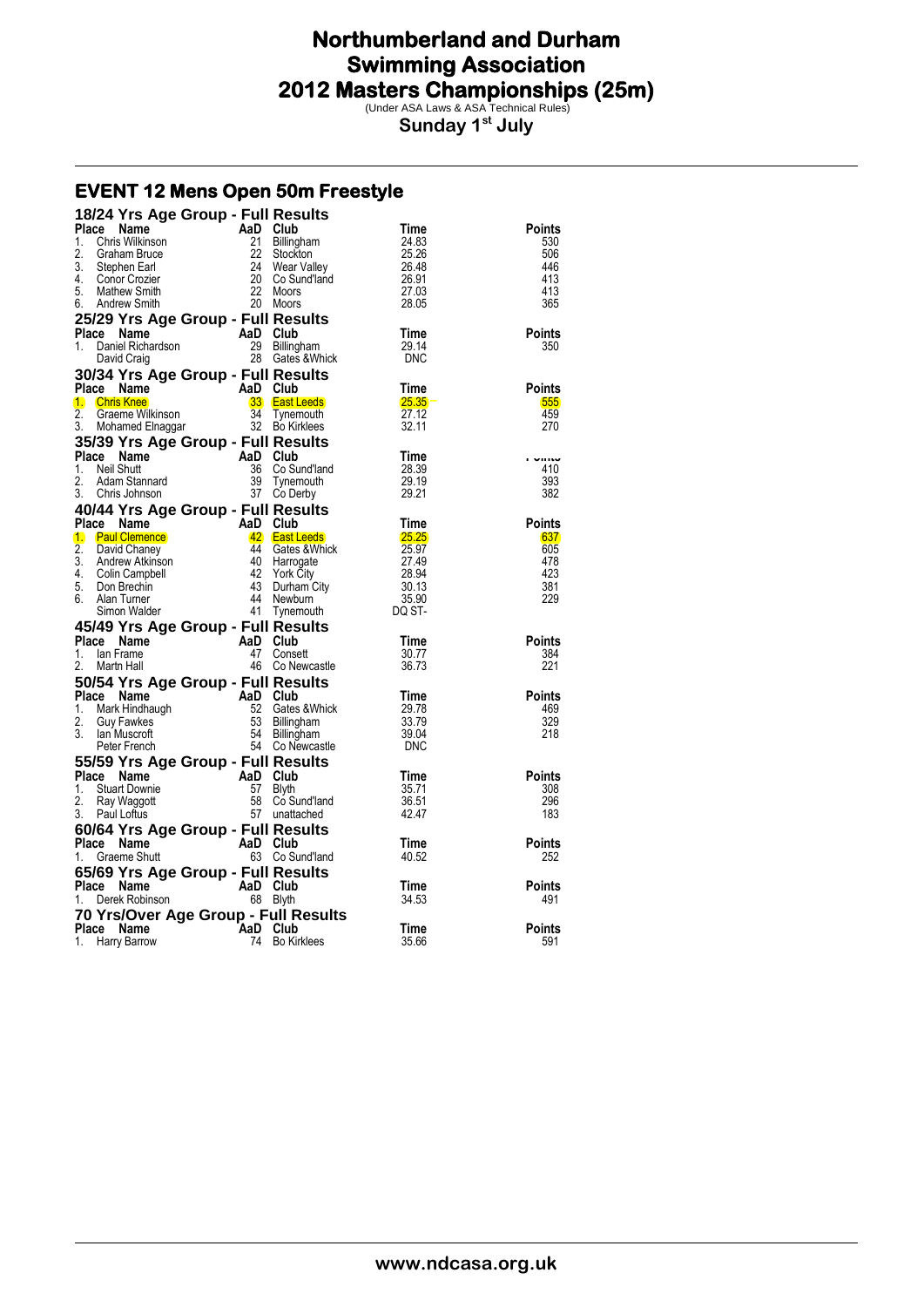**2012 Masters Championships (25m)** 

(Under ASA Laws & ASA Technical Rules) **Sunday 1st July**

### **EVENT 13 Womens Open 50m Freestyle**

| 18/24 Yrs Age Group - Full Results  |          |                                              |            |               |
|-------------------------------------|----------|----------------------------------------------|------------|---------------|
| Place Name                          | AaD Club |                                              | Time       | <b>Points</b> |
| 1.<br><b>Byrony Scoffin</b>         | 23       | Moors                                        | 30.65      | 429           |
| 2.<br>Amy Roberts                   | 20       | Moors                                        | 32.09      | 366           |
| 3.<br>Terri-Louise Garnett          |          | 22 Moors                                     | 39.53      | 198           |
| 25/29 Yrs Age Group - Full Results  |          |                                              |            |               |
| Place Name                          | AaD Club |                                              | Time       | <b>Points</b> |
| 1.<br>Caroline Saxby                | 29       | Sedgefield                                   | 27.57      | 621           |
| 2.<br>Helen Mason                   | 27       | Market Dray                                  | 30.83      | 436           |
| 3.<br>Jenny Dobson                  | 29       | Blyth                                        | 31.86      | 403           |
| 4. Vikki Louise                     | 27       | Co Newcastle                                 | 33.39      | 343           |
| 30/34 Yrs Age Group - Full Results  |          |                                              |            |               |
| Place<br>Name                       | AaD      | Club                                         | Time       | Points        |
| Kate Nicholson<br>1.                | 30       | Co Newcastle                                 | 28.83      | 549           |
| 35/39 Yrs Age Group - Full Results  |          |                                              |            |               |
| AaD Club<br>Place<br>Name           |          |                                              | Time       | <b>Points</b> |
| 1.<br>Gillian Hook                  | 37       | Sedgefield                                   | 30.79      | 490           |
| 2.<br>Andrea Jutrzenka              |          | <b>36</b> East Leeds<br><b>36</b> East Leeds | 32.39      | 415           |
| Louise Middlemass 38<br>3.          |          | Durham City                                  | 35.26      | 331           |
| Amber Bensley                       |          | 39 Louth Do                                  | <b>DNC</b> |               |
| 40/44 Yrs Age Group - Full Results  |          |                                              |            |               |
| Place Name                          | AaD      | Club                                         | Time       | <b>Points</b> |
| Rachel Clinkard<br>1.               | 41       | Co Newcastle                                 | 32.34      | 448           |
| 2.<br>Karen Cook                    | 42       | Billingham                                   | 45.04      | 168           |
| 45/49 Yrs Age Group - Full Results  |          |                                              |            |               |
| <b>Place</b><br>Name                | AaD      | Club                                         | Time       | Points        |
| Tracey Ann Smith<br>1.              | 45       | Co Newcastle                                 | 31.74      | 506           |
| 2.<br>Susan Walker                  |          | 49 Billingham                                | 53.35      | 115           |
| 50/54 Yrs Age Group - Full Results  |          |                                              |            |               |
| Place Name                          | AaD Club |                                              | Time       | <b>Points</b> |
| 1.<br>Carol Boagey                  | 53       | AFSHartlepol                                 | 38.57      | 332           |
| 2.<br><b>Shirley Fawkes</b>         | 52       | Billingham                                   | 43.54      | 225           |
| 3.<br>Pattrawdee Sutherland         |          | 50 Tynemouth                                 | 45.45      | 190           |
| 4.<br>Gillian Sheehan               |          | 53 Billingham                                | 45.92      | 197           |
| 5.<br>Lynn Shepherd                 | 53       | Billingham                                   | 49.91      | 153           |
| Dona Simpson                        |          | 51 Harrogate                                 | DNC        |               |
| 55/59 Yrs Age Group - Full Results  |          |                                              |            |               |
| Place Name<br>AaD Club<br>57 Alnwid |          |                                              | Time       | <b>Points</b> |
| 1.<br>Mary Purvis                   |          | Alnwick Dol                                  | 32.86      | 595           |
| 2.<br><b>Sally Shields</b>          | 58       | Bo Kirklees                                  | 34.43      | 531           |
|                                     |          |                                              |            |               |
| 3.<br><b>Christine Muscroft</b>     | 56       | Billingham                                   | 47.18      | 195           |

#### **EVENT 14 Mens Open 100m Backstroke**

| 18/24 Yrs Age Group - Full Results                 |     |              |            |               |       |
|----------------------------------------------------|-----|--------------|------------|---------------|-------|
| Place Name                                         |     | AaD Club     | Time       | <b>Points</b> | 50    |
| Conor Crozier<br>$1_{-}$                           | 20  | Co Sund'land | 1:06.86    | 377           | 31.87 |
| Andrew Smith                                       | 20  | Moors        | <b>DNC</b> |               |       |
| 30/34 Yrs Age Group - Full Results                 |     |              |            |               |       |
| Place Name                                         | AaD | Club         | Time       | <b>Points</b> | 50    |
| Nick Valentine<br>$1_{\cdot}$                      | 31  | Newburn      | 1:08.19    | 391           | 34.30 |
|                                                    |     |              |            |               |       |
|                                                    |     |              |            |               |       |
| 60/64 Yrs Age Group - Full Results<br>Place Name   |     | AaD Club     | Time       | <b>Points</b> | 50    |
| 1. Graeme Shutt                                    | 63  | Co Sund'land | 1:47.62    | 189           | 51.57 |
| 2. Barry Robinson                                  | 64  | Co Sund'land | 1:50.50    | 180           | 52.58 |
|                                                    |     |              |            |               |       |
| 70 Yrs/Over Age Group - Full Results<br>Place Name | AaD | Club         | Time       | <b>Points</b> | 50    |

#### **EVENT 15 Womens Open 100m Backstroke 25/29 Yrs Age Group - Full Results**

| 25/29 Yrs Age Group - Full Results |                                    |         |               |         |  |  |  |
|------------------------------------|------------------------------------|---------|---------------|---------|--|--|--|
| Place Name                         | AaD Club                           | Time    | <b>Points</b> | 50      |  |  |  |
| Caroline Saxby<br>1.               | Sedgefield<br>29                   | 1:05.38 | 625           | 32.23   |  |  |  |
| Helen Muscroft<br>2.               | 28<br>Billingham                   | 1:19.11 | 349           | 38.75   |  |  |  |
| 3.<br>Vikki Louise                 | 27<br>Co Newcastle                 | 1:21.53 | 316           | 39.81   |  |  |  |
| Jenny Dobson<br>4.                 | 29<br>Blyth                        | 1:24.66 | 287           | 40.03   |  |  |  |
| Lorraine Riddle<br>5.              | 28<br>Billingham                   | 1:29.85 | 238           | 43.85   |  |  |  |
|                                    | 35/39 Yrs Age Group - Full Results |         |               |         |  |  |  |
| 50/54 Yrs Age Group - Full Results |                                    |         |               |         |  |  |  |
| Place Name                         | AaD Club                           | Time    | <b>Points</b> | 50      |  |  |  |
| Gillian Sheehan<br>$1_{\cdot}$     | 53<br>Billingham                   | 2:09.85 | 116           | 1:02.02 |  |  |  |
| 55/59 Yrs Age Group - Full Results |                                    |         |               |         |  |  |  |
| <b>Place</b><br>Name               | AaD<br>Club                        | Time    | <b>Points</b> | 50      |  |  |  |
| Mary Purvis<br>1.                  | <b>Alnwick Dol</b><br>57           | 1:38.03 | 300           | 48.14   |  |  |  |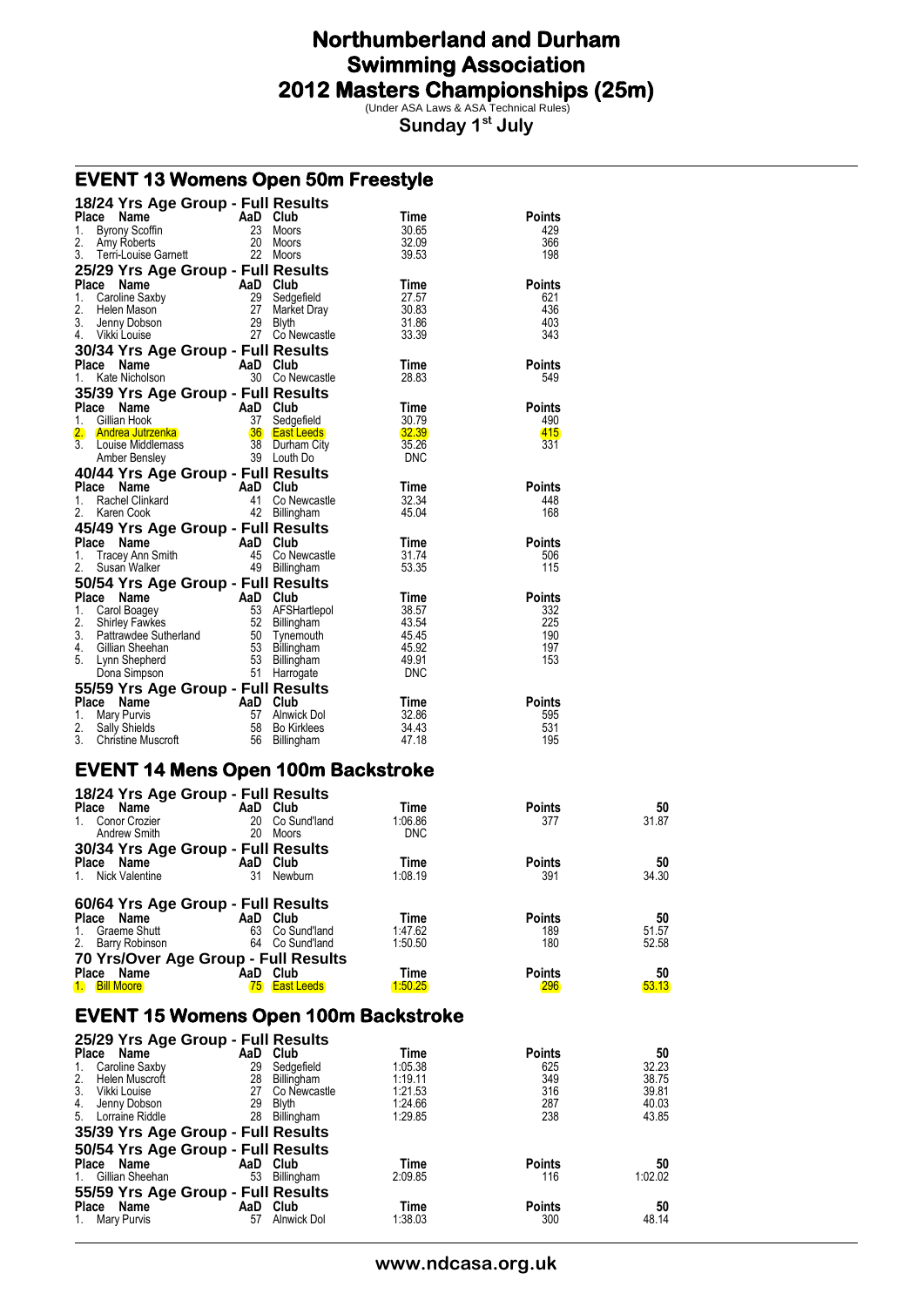### **Northumberland and Durham Swimming Association 2012 Masters Championships (25m)**

(Under ASA Laws & ASA Technical Rules) **Sunday 1st July**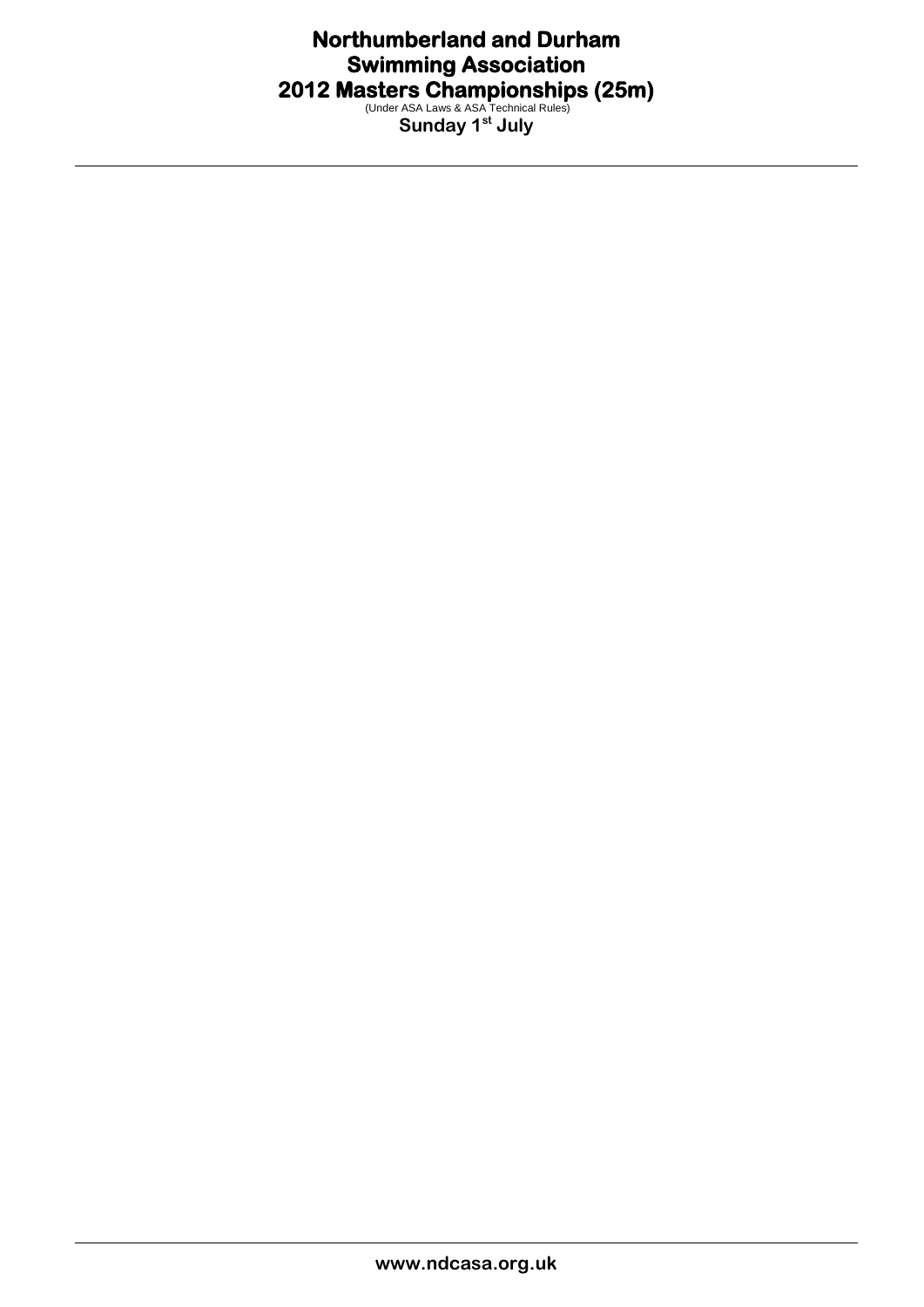**2012 Masters Championships (25m)** 

(Under ASA Laws & ASA Technical Rules) **Sunday 1st July**

### **EVENT 16 Mens Open 25m Butterfly**

|            |                                   | 18/24 Yrs Age Group - Full Results                                                                                                                                                                                                                                        |                                         |            |
|------------|-----------------------------------|---------------------------------------------------------------------------------------------------------------------------------------------------------------------------------------------------------------------------------------------------------------------------|-----------------------------------------|------------|
|            |                                   |                                                                                                                                                                                                                                                                           |                                         | Time       |
|            |                                   |                                                                                                                                                                                                                                                                           | Moors                                   | 14.19      |
|            |                                   | <b>Place Name Capital AaD Club</b><br>1. Andrew Smith 20 Moors<br>2. Conor Crozier 20 Co Su                                                                                                                                                                               | 20 Co Sund'land                         | 14.60      |
|            |                                   | 30/34 Yrs Age Group - Full Results                                                                                                                                                                                                                                        |                                         |            |
|            |                                   |                                                                                                                                                                                                                                                                           |                                         | Time       |
|            |                                   |                                                                                                                                                                                                                                                                           | 32 Bo Kirklees                          | 16.27      |
|            |                                   | Process Internative County County<br>1. Mohamed Elnaggar 32 Bo Kir<br>35/30 V re A create C<br>35/39 Yrs Age Group - Full Results                                                                                                                                         |                                         |            |
|            |                                   |                                                                                                                                                                                                                                                                           |                                         | Time       |
|            |                                   | <b>Place Name</b><br>1. Adam Stannard <b>1.</b> Adam Stannard 1. 39 Tynen                                                                                                                                                                                                 | 39 Tynemouth                            | 14.40      |
|            |                                   | 40/44 Yrs Age Group - Full Results                                                                                                                                                                                                                                        |                                         |            |
|            |                                   |                                                                                                                                                                                                                                                                           |                                         | Time       |
|            |                                   | Place Name<br>1. Alan Turner 1. Alan Newbi                                                                                                                                                                                                                                | 44 Newburn                              | 17.31      |
|            |                                   | 45/49 Yrs Age Group - Full Results                                                                                                                                                                                                                                        |                                         |            |
|            |                                   | AaD Club                                                                                                                                                                                                                                                                  |                                         | Time       |
|            | <b>Place Name</b><br>1. Ian Frame |                                                                                                                                                                                                                                                                           | 47 Consett                              | 16.47      |
|            |                                   |                                                                                                                                                                                                                                                                           |                                         |            |
|            |                                   | 50/54 Yrs Age Group - Full Results                                                                                                                                                                                                                                        |                                         | Time       |
|            |                                   |                                                                                                                                                                                                                                                                           | 53 Billingham                           | 16.24      |
|            |                                   |                                                                                                                                                                                                                                                                           | Gates & Whick<br>Consett                | 16.29      |
|            |                                   |                                                                                                                                                                                                                                                                           |                                         | 16.31      |
|            |                                   | <b>Place Name</b><br>1. Guy Fawkes<br>2. Mark Hindhaugh<br>3. Robert Crowther<br>Peter French<br><b>Proper States</b><br>Peter French<br><b>Proper States</b><br>Peter States<br>Peter States<br>Proper States<br>Proper States<br>Proper States<br>Proper States<br>Prop | <sub>50</sub> Conseπ<br>54 Co Newcastle | <b>DNC</b> |
|            |                                   | 55/59 Yrs Age Group - Full Results                                                                                                                                                                                                                                        |                                         |            |
|            |                                   | Place Name<br>1. Stephen Urwin<br>2. Stuart Downie<br>3. Ray Waggott 58 Co Sund'land                                                                                                                                                                                      |                                         | Time       |
|            |                                   |                                                                                                                                                                                                                                                                           |                                         | 18.62      |
|            |                                   |                                                                                                                                                                                                                                                                           |                                         | 19.26      |
|            |                                   |                                                                                                                                                                                                                                                                           |                                         | 20.46      |
|            |                                   | 60/64 Yrs Age Group - Full Results                                                                                                                                                                                                                                        |                                         |            |
| Place Name |                                   |                                                                                                                                                                                                                                                                           |                                         | Time       |
| 1.         |                                   |                                                                                                                                                                                                                                                                           | Co Sund'land                            | 19.50      |
| 2.         |                                   | Ce Name AaD Club<br>Graeme Shutt 63 Co Sund'land<br>Barry Robinson 64 Co Sund'land                                                                                                                                                                                        |                                         | 22.39      |
|            |                                   | 65/69 Yrs Age Group - Full Results                                                                                                                                                                                                                                        |                                         |            |
|            |                                   |                                                                                                                                                                                                                                                                           |                                         | Time       |
|            |                                   |                                                                                                                                                                                                                                                                           |                                         | 17.76      |
|            |                                   |                                                                                                                                                                                                                                                                           |                                         |            |
|            |                                   |                                                                                                                                                                                                                                                                           |                                         | 20.50      |
|            |                                   |                                                                                                                                                                                                                                                                           |                                         | 24.13      |
|            |                                   | Place Name<br>1. Alex Brown<br>2. Norman Stephenson<br>3. Derek Robinson<br>Carl Butler<br>1. Alex Brown<br>1. Alex Brown<br>1. Alex Brown<br>1. Alex Brown<br>2. Norman Stephenson<br>1. Alex Brown<br>1. Alex Brown<br>2. Norman Stephenson<br>1. Alex                  | RichmondDale                            | DNC        |

#### **EVENT 17 Womens Open 25m Butterfly**

| 18/24 Yrs Age Group - Full Results                                                                                                                                                                                                                                 |                        |       |
|--------------------------------------------------------------------------------------------------------------------------------------------------------------------------------------------------------------------------------------------------------------------|------------------------|-------|
| <b>Place Name</b><br>1. Byrony Scoffin <b>AaD Club</b><br>23 Moors                                                                                                                                                                                                 |                        | Time  |
|                                                                                                                                                                                                                                                                    |                        | 15.79 |
| 25/29 Yrs Age Group - Full Results                                                                                                                                                                                                                                 |                        |       |
| <b>Piace Name</b><br>1. Vikki Louise <b>AaD Club</b><br>27 Co Ne                                                                                                                                                                                                   |                        | Time  |
|                                                                                                                                                                                                                                                                    | Co Newcastle           | 19.38 |
| 30/34 Yrs Age Group - Full Results                                                                                                                                                                                                                                 |                        |       |
| <b>Prace Name AaD Club</b><br>1. Kate Nicholson 30 Co Ne                                                                                                                                                                                                           |                        | Time  |
|                                                                                                                                                                                                                                                                    | 30 Co Newcastle        | 15.13 |
| 35/39 Yrs Age Group - Full Results                                                                                                                                                                                                                                 |                        |       |
|                                                                                                                                                                                                                                                                    |                        | Time  |
|                                                                                                                                                                                                                                                                    | 36 East Leeds<br>16.33 |       |
| <b>riace Name Mand AaD Club</b><br><b>1. Andrea Jutrzenka 36 East L<br/>2. Gillian Hook Mand 37 Sedge</b>                                                                                                                                                          | 37 Sedgefield          | 16.37 |
| 40/44 Yrs Age Group - Full Results                                                                                                                                                                                                                                 |                        |       |
|                                                                                                                                                                                                                                                                    |                        | Time  |
| <b>Pace Name</b><br>1. Rachel Clinkard<br>2. Weny Frame<br>2. Weny Frame<br>2. Weny Frame<br>2. The Conse                                                                                                                                                          | Co Newcastle 16.35     |       |
|                                                                                                                                                                                                                                                                    | 40 Consett             | 24.00 |
| 45/49 Yrs Age Group - Full Results                                                                                                                                                                                                                                 |                        |       |
|                                                                                                                                                                                                                                                                    | Time                   |       |
| <b>Place Name</b><br>1. Tracey Ann Smith<br>2. Susan Walker<br>2. Susan Walker<br>19. Billing                                                                                                                                                                      | Co Newcastle 16.11     |       |
|                                                                                                                                                                                                                                                                    | 49 Billingham          | 35.20 |
| 50/54 Yrs Age Group - Full Results                                                                                                                                                                                                                                 |                        |       |
| Place Name                                                                                                                                                                                                                                                         |                        |       |
| 1. Carol Boagey<br>2.                                                                                                                                                                                                                                              |                        |       |
|                                                                                                                                                                                                                                                                    |                        |       |
| Carol Boagey<br>Carol Boagey<br>Carol Boagey<br>Carol Boagey<br>Carol Boagey<br>S3 AFSHartlepol<br>20.27<br>Pattrawdee Sutherland<br>Lynn Shepherd<br>53 Billingham<br>51 Harrogate<br>Mangate<br>51 Harrogate<br>Cona Simpson<br>51 Harrogate<br>3. Lynn Shepherd |                        |       |
|                                                                                                                                                                                                                                                                    |                        |       |
| 55/59 Yrs Age Group - Full Results<br>AaD Club<br>Place Name                                                                                                                                                                                                       |                        | Time  |
| $\sim 10^{-10}$<br>1. Sally Shields<br>58                                                                                                                                                                                                                          | Bo Kirklees            | 18.21 |
|                                                                                                                                                                                                                                                                    |                        |       |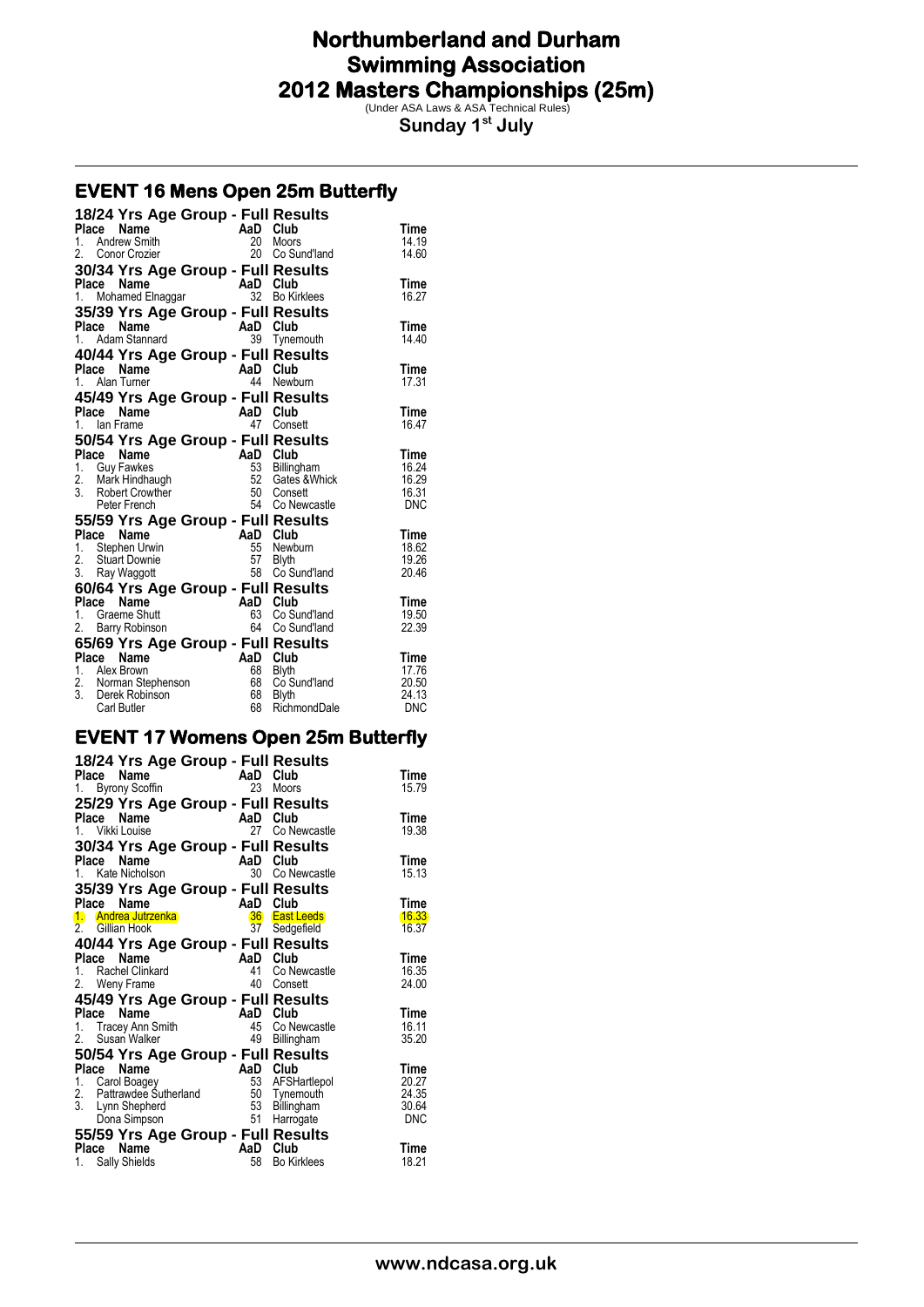**2012 Masters Championships (25m)** 

(Under ASA Laws & ASA Technical Rules) **Sunday 1st July**

### **EVENT 18 Mens Open 100m Breaststroke**

| 18/24 Yrs Age Group - Full Results                                                                            |                 |                               |                 |               |       |
|---------------------------------------------------------------------------------------------------------------|-----------------|-------------------------------|-----------------|---------------|-------|
| <b>AaD</b> Club<br>Place Name                                                                                 |                 |                               | Time            | <b>Points</b> | 50    |
| Stephen Earl<br>1.                                                                                            |                 | 24 Wear Valley<br>22 Stockton | 1:13.94         | 421           | 34.92 |
| 2. Graham Bruce                                                                                               |                 |                               | 1:14.38         | 408           | 34.63 |
| 25/29 Yrs Age Group - Full Results                                                                            |                 |                               |                 |               |       |
| Place Name                                                                                                    | AaD Club        |                               | Time            | <b>Points</b> | 50    |
| 1. Daniel Richardson 29 Billingham                                                                            |                 |                               | 1:15.34         | 417           | 35.53 |
| 30/34 Yrs Age Group - Full Results                                                                            |                 |                               |                 |               |       |
| Place Name AaD Club                                                                                           |                 |                               | Time            | Points        | 50    |
| 1. Nick Valentine                                                                                             |                 | 31 Newburn                    | 1:13.89         | 451           | 35.11 |
| 35/39 Yrs Age Group - Full Results                                                                            |                 |                               |                 |               |       |
| Place Name                                                                                                    |                 | AaD Club                      | Time            | <b>Points</b> | 50    |
| 1. Adam Stannard                                                                                              |                 | 39 Tynemouth                  | 1:27.07         | 305           | 41.37 |
| 40/44 Yrs Age Group - Full Results                                                                            |                 |                               |                 |               |       |
| AaD Club<br>Place Name                                                                                        |                 |                               | Time            | <b>Points</b> | 50    |
| Don Brechin<br>1.                                                                                             |                 | 43 Durham City                | 1:26.94         | 326           | 40.14 |
| 2. Simon Walder 41 Tynemouth                                                                                  |                 |                               | 1:30.96         | 275           | 42.60 |
| 3. Alan Turner                                                                                                |                 | 44 Newburn                    | 1:32.82         | 272           | 44.02 |
| 45/49 Yrs Age Group - Full Results                                                                            |                 |                               |                 |               |       |
| Place Name<br><b>Example 2</b> AaD Club                                                                       |                 |                               | Time            | <b>Points</b> | 50    |
| 1. Kevin Smith                                                                                                |                 | 48 Co Newcastle               | 1:17.09         | 512           | 36.97 |
| 2. Martin Hall                                                                                                |                 | 46 Co Newcastle               | 1:34.26         | 269           | 43.46 |
| 50/54 Yrs Age Group - Full Results                                                                            |                 |                               |                 |               |       |
| Place Name and the state of the state of the state of the state of the state of the state of the state of the |                 | AaD Club                      | Time            | <b>Points</b> | 50    |
| lan Muscroft <b>Exercise State</b>                                                                            |                 | 54 Billingham                 | 1:37.13         | 291           | 46.40 |
| 65/69 Yrs Age Group - Full Results                                                                            |                 |                               |                 |               |       |
| Place Name<br><b>Example 2</b> AaD Club                                                                       |                 |                               | Time            | <b>Points</b> | 50    |
| 1. Norman Stephenson                                                                                          |                 | 68 Co Sund'land               | 1:39.27         | 425           | 48.18 |
| 70 Yrs/Over Age Group - Full Results                                                                          |                 |                               |                 |               |       |
| Place Name                                                                                                    | <b>AaD</b> Club |                               | Time            | <b>Points</b> | 50    |
| 1. Bill Moore                                                                                                 |                 | 75 East Leeds                 | <u> 1.45.72</u> | 493           | 50.16 |

### **EVENT 19 Womens Open 100m Breaststroke**

| 35/39 Yrs Age Group - Full Results      |                 |                 |            |               |         |
|-----------------------------------------|-----------------|-----------------|------------|---------------|---------|
| Place Name                              |                 | AaD Club        | Time       | <b>Points</b> | 50      |
| Gillian Hook<br>1.                      | 37              | Sedgefield      | 1:24.87    | 459           | 40.10   |
| 2. Louise Middlemass                    |                 | 38 Durham City  | 1:39.10    | 292           | 47.64   |
| 40/44 Yrs Age Group - Full Results      |                 |                 |            |               |         |
| <b>Example 2</b> AaD Club<br>Place Name |                 |                 | Time       | <b>Points</b> | 50      |
| Gill Van Der Merwe<br>1.                |                 | 40 Tynemouth    | 1:32.50    | 370           | 45.94   |
| Karen Cook<br>2.                        |                 | 42 Billingham   | 1:54.63    | 200           | 53.68   |
| Jane Mary Heath                         |                 | 43 unattached   | <b>DNC</b> |               |         |
| 45/49 Yrs Age Group - Full Results      |                 |                 |            |               |         |
| Place Name                              |                 | AaD Club        | Time       | <b>Points</b> | 50      |
| 1. Susan Walker                         | 49              | Billingham      | 2:37.59    | 87            | 1:15.15 |
| 50/54 Yrs Age Group - Full Results      |                 |                 |            |               |         |
| Place Name                              |                 | AaD Club        | Time       | <b>Points</b> | 50      |
| 1. Carol Boagey                         |                 | 53 AFSHartlepol | 1:38.26    | 394           | 47.92   |
| 55/59 Yrs Age Group - Full Results      |                 |                 |            |               |         |
| Place Name                              | <b>AaD</b> Club |                 | Time       | <b>Points</b> | 50      |
|                                         |                 |                 |            |               |         |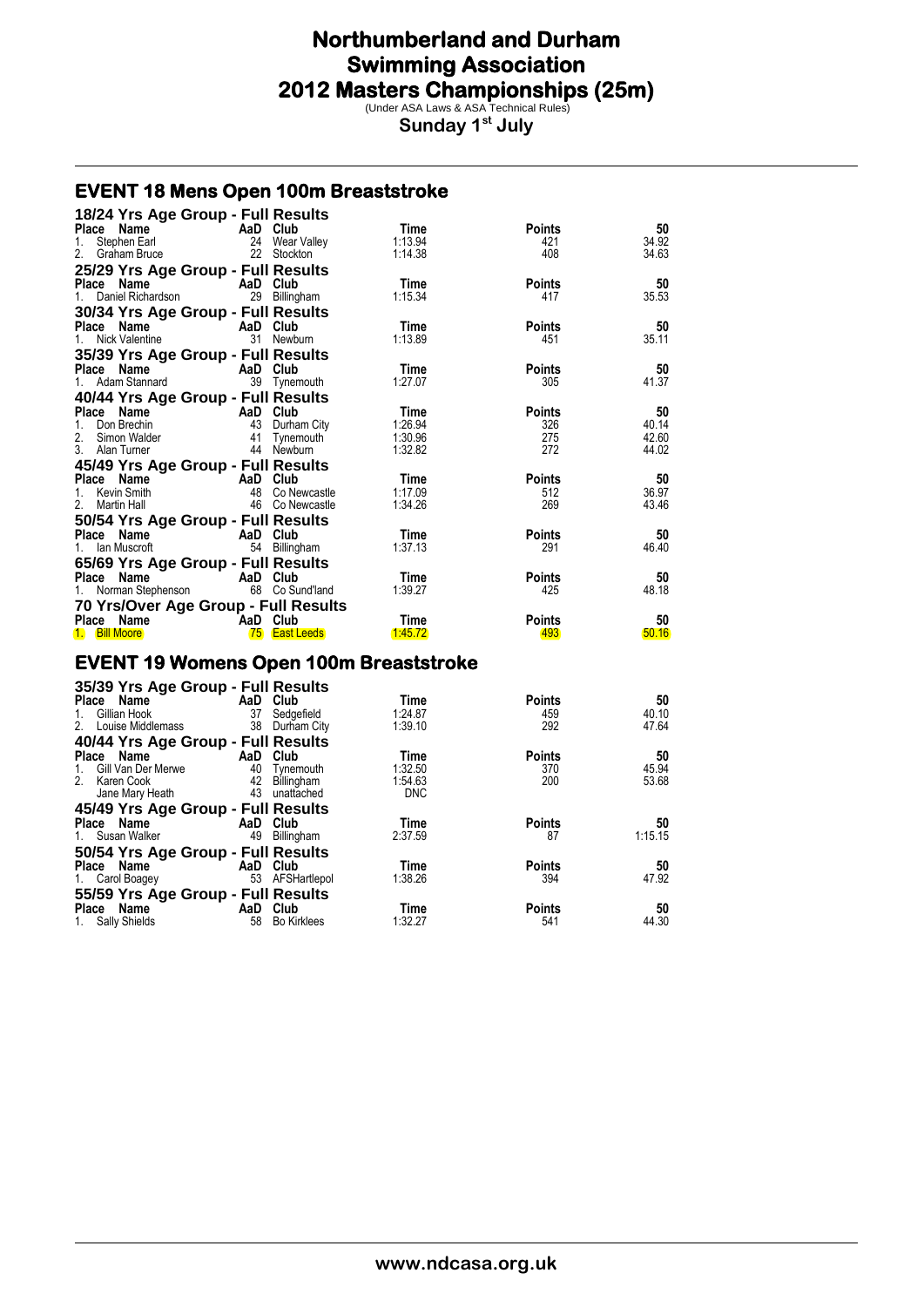**2012 Masters Championships (25m)** 

(Under ASA Laws & ASA Technical Rules) **Sunday 1st July**

### **EVENT 21 Mens Open 50m Backstroke**

| 18/24 Yrs Age Group - Full Results   |     |                   |       |               |
|--------------------------------------|-----|-------------------|-------|---------------|
| Place Name                           | AaD | Club              | Time  | <b>Points</b> |
| Conor Crozier<br>1.                  | 20  | Co Sund'land      | 30.11 | 408           |
| 2. Andrew Smith                      | 20  | Moors             | 32.53 | 323           |
| 55/59 Yrs Age Group - Full Results   |     |                   |       |               |
| Place Name                           |     | AaD Club          | Time  | Points        |
| 1. Stephen Urwin                     | 55  | Newburn           | 47.01 | 177           |
| 60/64 Yrs Age Group - Full Results   |     |                   |       |               |
| Place Name                           |     | AaD Club          | Time  | Points        |
| Graeme Shutt<br>$1_{-}$              | 63  | Co Sund'land      | 46.84 | 226           |
| 2. Barry Robinson                    |     | 64 Co Sund'land   | 48.48 | 211           |
| 70 Yrs/Over Age Group - Full Results |     |                   |       |               |
| Place Name                           | AaD | Club              | Time  | <b>Points</b> |
| <b>Bill Moore</b><br>$\mathbf{1}$    | 75  | <b>East Leeds</b> | 47.75 | 359           |

#### **EVENT 22 Womens Open 50m Backstroke**

| 18/24 Yrs Age Group - Full Results |     |              |         |               |
|------------------------------------|-----|--------------|---------|---------------|
| Place Name                         | AaD | Club         | Time    | <b>Points</b> |
| <b>Byrony Scoffin</b><br>1.        | 23  | Moors        | 38.79   | 286           |
| 2. Emma Shepherd                   | 24  | Billingham   | 42.03   | 226           |
| 25/29 Yrs Age Group - Full Results |     |              |         |               |
| Name<br><b>Place</b>               | AaD | Club         | Time    | <b>Points</b> |
| Caroline Saxby<br>1.               | 29  | Sedgefield   | 32.24   | 525           |
| 2.<br>Helen Mason                  | 27  | Market Dray  | 35.76   | 377           |
| 3.<br>Vikki Louise                 | 27  | Co Newcastle | 37.68   | 322           |
| 4.<br>Jenny Dobson                 | 29  | Blyth        | 37.73   | 327           |
| 30/34 Yrs Age Group - Full Results |     |              |         |               |
| Place Name                         | AaD | Club         | Time    | <b>Points</b> |
| Kate Nicholson<br>1.               | 30  | Co Newcastle | 34.83   | 421           |
| 50/54 Yrs Age Group - Full Results |     |              |         |               |
| Place Name                         | AaD | Club         | Time    | <b>Points</b> |
| <b>Shirley Fawkes</b><br>1.        | 52  | Billingham   | 59.11   | 121           |
| 2.<br>Gillian Sheehan              | 53  | Billingham   | 1:02.67 | 104           |
| 55/59 Yrs Age Group - Full Results |     |              |         |               |
| Place Name                         | AaD | Club         | Time    | Points        |
| Mary Purvis<br>1.                  | 57  | Alnwick Dol  | 44.20   | 330           |
|                                    |     |              |         |               |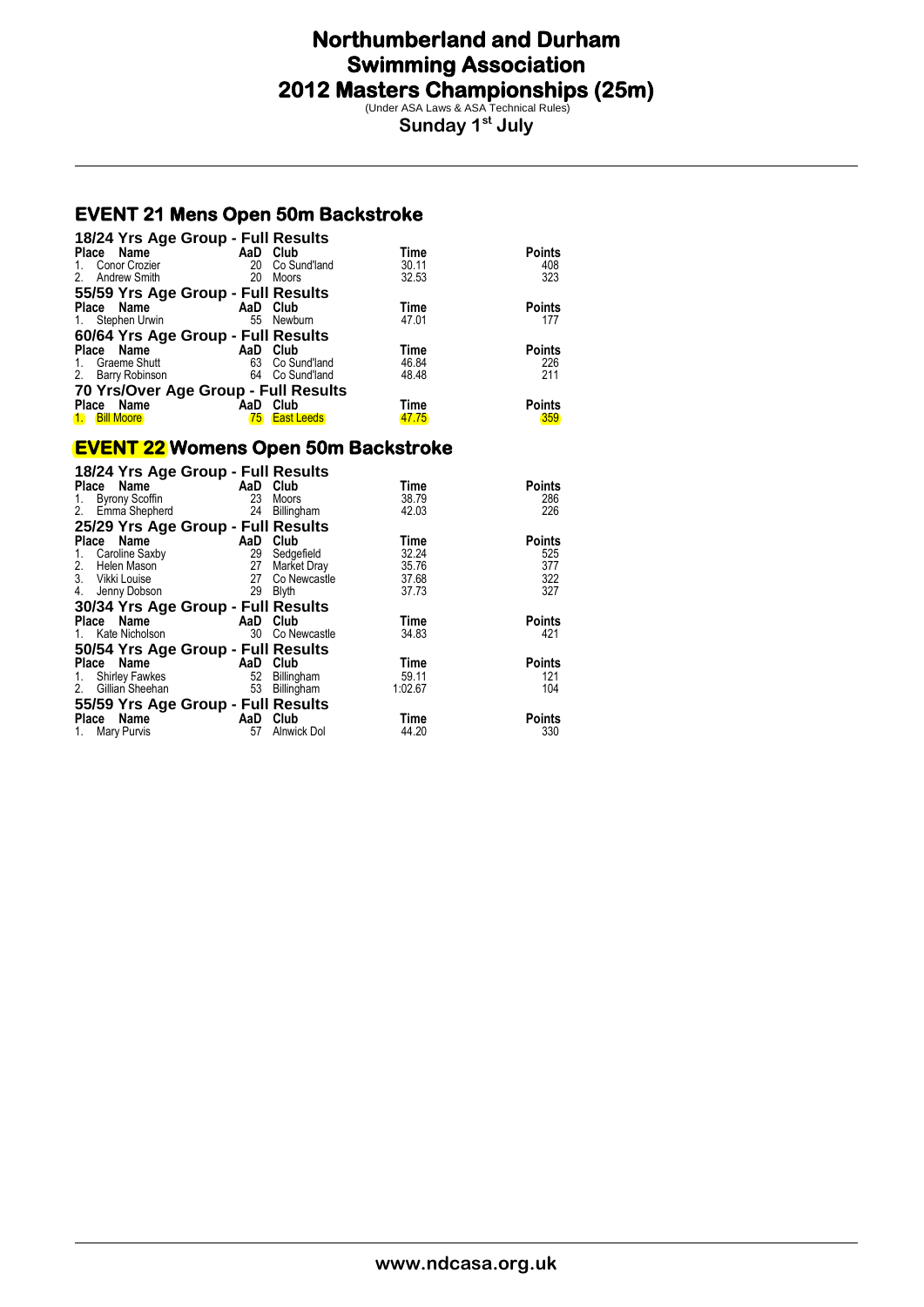**2012 Masters Championships (25m)** 

(Under ASA Laws & ASA Technical Rules) **Sunday 1st July**

### **EVENT 23 Mens Open 100m IM**

| 18/24 Yrs Age Group - Full Results                                                                                                                                                                                                                     |          |                                |                       |                      |
|--------------------------------------------------------------------------------------------------------------------------------------------------------------------------------------------------------------------------------------------------------|----------|--------------------------------|-----------------------|----------------------|
|                                                                                                                                                                                                                                                        |          |                                |                       | Points               |
|                                                                                                                                                                                                                                                        |          |                                |                       | 550                  |
|                                                                                                                                                                                                                                                        |          |                                |                       | 484                  |
|                                                                                                                                                                                                                                                        |          |                                |                       | 423                  |
| 35/39 Yrs Age Group - Full Results                                                                                                                                                                                                                     |          |                                |                       |                      |
|                                                                                                                                                                                                                                                        |          |                                | Time<br>1:17.18       | <b>Points</b>        |
| riace Name<br>1. Adam Stannard 39 Tynem<br>40444 Year                                                                                                                                                                                                  |          | 39 Tynemouth                   |                       | 333                  |
| 40/44 Yrs Age Group - Full Results                                                                                                                                                                                                                     |          |                                |                       |                      |
|                                                                                                                                                                                                                                                        |          |                                |                       | <b>Points</b><br>348 |
|                                                                                                                                                                                                                                                        |          |                                |                       | 236                  |
|                                                                                                                                                                                                                                                        |          |                                |                       | 218                  |
|                                                                                                                                                                                                                                                        |          |                                |                       |                      |
|                                                                                                                                                                                                                                                        |          |                                |                       |                      |
| Find Time<br>Place Name and Club Time<br>1. Tony Dixon<br>2. Simon Walder<br>2. Simon Walder<br>3. Alan Turner<br>2. Simon Walder<br>2. Simon Walder<br>2. Simon Walder<br>2. Simon Mark Holland<br>2. Dixibility<br>2. Simon Peut Adventure<br>2. Dix |          |                                |                       |                      |
| <b>Place Name AaD Club</b><br>1. Kevin Smith 48 Co Newcastle<br>2. Martn Hall 46 Co Newcastle                                                                                                                                                          |          |                                | Time                  | Points               |
|                                                                                                                                                                                                                                                        |          |                                | 1:08.01<br>1:34.19    | 567                  |
|                                                                                                                                                                                                                                                        |          |                                |                       | 205                  |
| 50/54 Yrs Age Group - Full Results                                                                                                                                                                                                                     |          |                                |                       |                      |
| <b>Place Name Community AaD Club Club Time</b><br>1. Mark Hindhaugh 62 Gates & Whick 1:17.37                                                                                                                                                           |          |                                |                       | <b>Points</b>        |
|                                                                                                                                                                                                                                                        |          |                                |                       | 419                  |
| 1. Mark Hindnaugn<br>55/59 Yrs Age Group - Full Results<br>AaD Club                                                                                                                                                                                    |          |                                |                       |                      |
|                                                                                                                                                                                                                                                        |          |                                | <b>Time</b>           | <b>Points</b>        |
|                                                                                                                                                                                                                                                        |          |                                | 1:41.51               | 209                  |
| 60/64 Yrs Age Group - Full Results                                                                                                                                                                                                                     |          |                                |                       |                      |
| <b>Place Name AaD Club</b><br>1. Graeme Shutt 63 Co Sund'land                                                                                                                                                                                          |          |                                | Time                  | <b>Points</b>        |
|                                                                                                                                                                                                                                                        |          |                                | 1:42.74               | 242                  |
| 65/69 Yrs Age Group - Full Results                                                                                                                                                                                                                     |          |                                |                       |                      |
| <b>Place Name AaD Club</b><br>1. Alex Brown 68 Blyth<br>2. Norman Stephenson 68 Co Sund'land                                                                                                                                                           |          |                                | Time<br>1:31.82       | <b>Points</b>        |
|                                                                                                                                                                                                                                                        |          |                                | 1:36.64               | 409<br>350           |
|                                                                                                                                                                                                                                                        |          |                                |                       |                      |
|                                                                                                                                                                                                                                                        |          |                                |                       |                      |
| 70 Yrs/Over Age Group - Full Results                                                                                                                                                                                                                   |          |                                |                       |                      |
|                                                                                                                                                                                                                                                        |          |                                | Time                  | <b>Points</b>        |
| Place Name<br>Place Name<br><b>1 Bill Moore</b> 75 East Leeds                                                                                                                                                                                          |          |                                | (1.45.97)             | 372                  |
|                                                                                                                                                                                                                                                        |          |                                |                       |                      |
| <b>EVENT 24 Womens Open 100m IM</b>                                                                                                                                                                                                                    |          |                                |                       |                      |
|                                                                                                                                                                                                                                                        |          |                                |                       |                      |
| 18/24 Yrs Age Group - Full Results                                                                                                                                                                                                                     |          |                                | Time                  | Points               |
|                                                                                                                                                                                                                                                        |          |                                | 1:13.11               | 477                  |
| <b>Place Name AaD Club</b><br>1. Ashleigh Forster 21 Durham City<br>2. Emma Shepherd 24 Billingham                                                                                                                                                     |          |                                | 1:28.94               | 271                  |
|                                                                                                                                                                                                                                                        |          |                                |                       |                      |
|                                                                                                                                                                                                                                                        |          |                                |                       | <b>Points</b>        |
|                                                                                                                                                                                                                                                        |          |                                |                       | 403                  |
|                                                                                                                                                                                                                                                        |          |                                |                       | 296                  |
|                                                                                                                                                                                                                                                        |          |                                |                       | 289                  |
| 25/29 Yrs Age Group - Full Results<br>Place Name AaD Club Time<br>1. Helen Mason 27 Market Dray 1:18.59<br>2. Vikki Louise 27 Co Newcastle 1:27.11<br>3. Jenny Dobson 29 Blyth 1:28.39<br>4. Loraine Riddle 28. Billingham 1:30.01                     |          |                                |                       | 271                  |
|                                                                                                                                                                                                                                                        |          |                                |                       |                      |
| 1. Andrea Jutrzenka                                                                                                                                                                                                                                    |          |                                | Time<br>1.20.75       | <b>Points</b><br>410 |
| 35/39 Yrs Age Group - Full Results<br>Place Name AaD Club<br>1. Andrea Jutrzenka (36 East Leeds)<br>$AaD$ Club                                                                                                                                         |          |                                |                       |                      |
| 40/44 Yrs Age Group - Full Results<br>Place<br>Name                                                                                                                                                                                                    | AaD      | Club                           |                       | Points               |
| Gill Van Der Merwe<br>1.                                                                                                                                                                                                                               | 40       | Tynemouth                      | Time<br>1:22.23       | 411                  |
| Jane Mary Heath                                                                                                                                                                                                                                        | 43       | unattached                     | DNC                   |                      |
| 45/49 Yrs Age Group - Full Results                                                                                                                                                                                                                     |          |                                |                       |                      |
| Place<br>Name                                                                                                                                                                                                                                          | AaD      | Club                           | Time                  | Points               |
| <b>Tracey Ann Smith</b><br>1.                                                                                                                                                                                                                          | 45       | Co Newcastle                   | 1:23.26               | 430                  |
| 50/54 Yrs Age Group - Full Results                                                                                                                                                                                                                     |          |                                |                       |                      |
| Place<br>Name                                                                                                                                                                                                                                          | AaD      | Club                           | Time                  | <b>Points</b>        |
| 1.<br>Carol Boagey                                                                                                                                                                                                                                     | 53       | AFSHartlepol                   | 1:36.60               | 324                  |
| 2.<br>Pattrawdee Sutherland                                                                                                                                                                                                                            | 50       | Tynemouth                      | 1:53.30               | 188                  |
| 3.<br><b>Shirley Fawkes</b><br>Dona Simpson                                                                                                                                                                                                            | 52<br>51 | <b>Billingham</b><br>Harrogate | 1:56.55<br><b>DNC</b> | 180                  |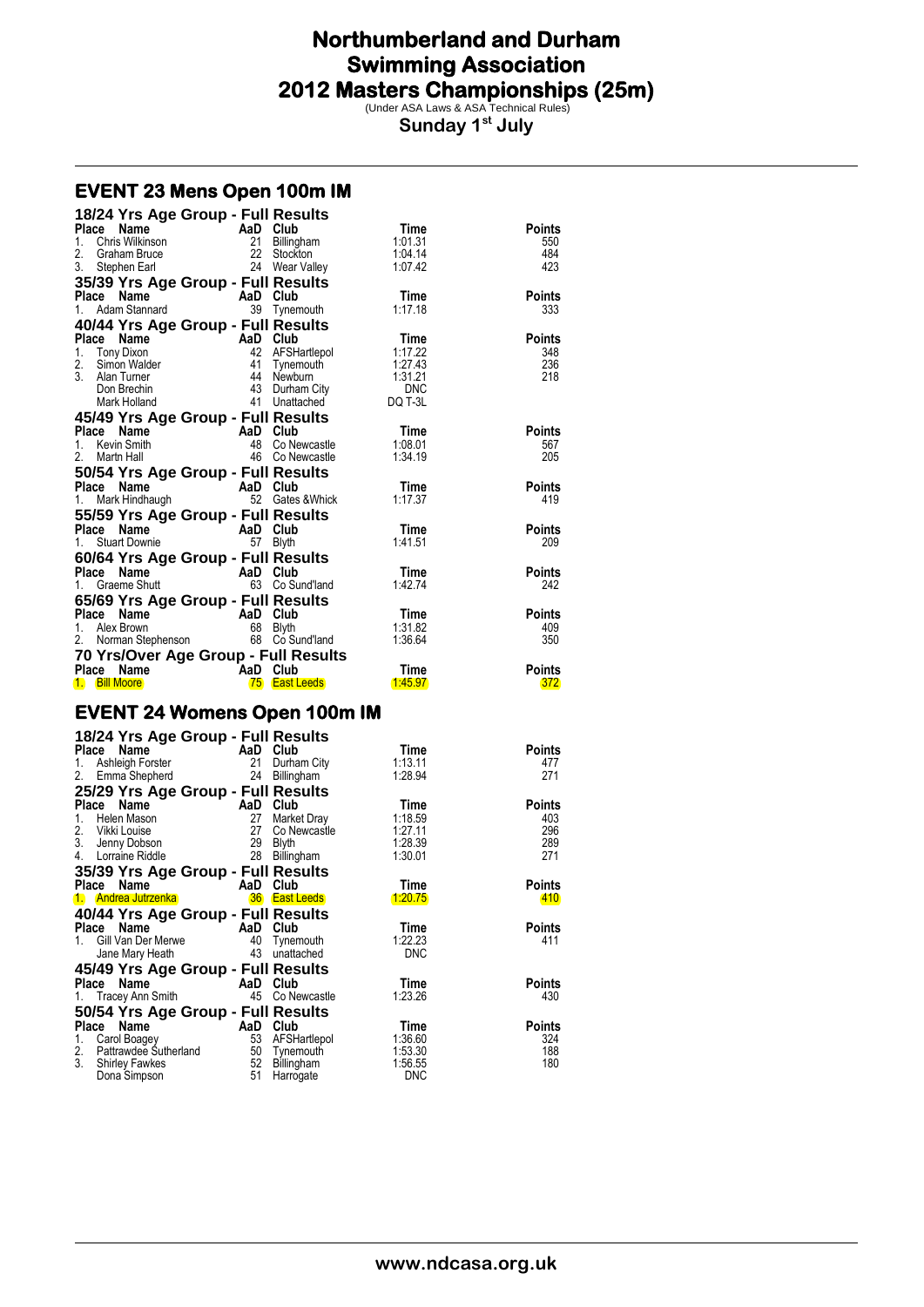**2012 Masters Championships (25m)** 

(Under ASA Laws & ASA Technical Rules) **Sunday 1st July**

### **EVENT 25 Mens Open 25m Freestyle**

| 18/24 Yrs Age Group - Full Results                                                                                                                                   |          |                                                   |                |        |
|----------------------------------------------------------------------------------------------------------------------------------------------------------------------|----------|---------------------------------------------------|----------------|--------|
| Place<br><b>Ce Name</b><br>Graham Bruce<br>Conor Crozier<br>Conor Crozier                                                                                            | AaD Club |                                                   | Time           | Points |
| 1.                                                                                                                                                                   | 22       | Stockton                                          | 12.86          |        |
| 2.                                                                                                                                                                   |          | 20 Co Sund'land                                   | 13.02          |        |
| 3.<br>Mathew Smith<br>Andrew Smith                                                                                                                                   |          | 22 Moors<br>20 Moors                              | 13.09<br>13.20 |        |
| 4. Andrew Smith                                                                                                                                                      |          |                                                   |                |        |
| 25/29 Yrs Age Group - Full Results                                                                                                                                   |          |                                                   |                |        |
| Place Name<br><b>Ce Name</b><br>Daniel Richardson<br>29 Billing<br>1.                                                                                                |          |                                                   | Time<br>13.43  |        |
| David Craig                                                                                                                                                          |          | 29 Billingham<br>28 Gates & Whick                 | DNC            |        |
|                                                                                                                                                                      |          |                                                   |                |        |
| 30/34 Yrs Age Group - Full Results<br>Place Name                                                                                                                     | AaD Club |                                                   |                |        |
| Mohamed Elnaggar<br>1.                                                                                                                                               |          | 32 Bo Kirklees                                    | Time<br>15.05  |        |
|                                                                                                                                                                      |          |                                                   |                |        |
| 35/39 Yrs Age Group - Full Results<br>Place Name                                                                                                                     | AaD Club |                                                   | Time           |        |
| 1. Adam Stannard                                                                                                                                                     |          | 39 Tynemouth                                      | 14.00          |        |
|                                                                                                                                                                      |          |                                                   |                |        |
| 40/44 Yrs Age Group - Full Results<br>Place Name                                                                                                                     | AaD Club |                                                   | Time           |        |
| be <b>name</b><br>Simon Walder<br>Alan Turner<br>$1_{-}$                                                                                                             | 41       | Tynemouth                                         | 14.56          |        |
| 2.                                                                                                                                                                   |          | 44 Newburn                                        | 16.21          |        |
| 45/49 Yrs Age Group - Full Results                                                                                                                                   |          |                                                   |                |        |
| Place Name                                                                                                                                                           | AaD Club |                                                   | Time           |        |
| $\overline{\phantom{a}}$<br>1.<br>lan Frame                                                                                                                          |          | 47 Consett                                        | 14.49          |        |
| 50/54 Yrs Age Group - Full Results                                                                                                                                   |          |                                                   |                |        |
| Place Name<br>Ce Name<br>Mark Hindhaugh<br>Mark Hindhaugh 52 Gates & Whick<br>Robert Crowther 50 Consett<br>Guy Fawkes 53 Billingham<br>Peter French 54 Co Newcastle |          |                                                   | Time           |        |
| 1.                                                                                                                                                                   |          |                                                   | 14.21          |        |
| 2.                                                                                                                                                                   |          |                                                   | 15.09          |        |
| 3.                                                                                                                                                                   |          |                                                   | 15.49          |        |
|                                                                                                                                                                      |          | יסט Billingham<br>54 Co Newcastle<br>היי היים היי | DNC            |        |
| <b>Feler Fremon<br/>55/59 Yrs Age Group - Full Results</b><br>4aD Club                                                                                               |          |                                                   |                |        |
| <b>Comparison Club</b><br>Stuart Downie<br>Ray Waggott 68 Co Su                                                                                                      |          |                                                   | Time           |        |
| 1.                                                                                                                                                                   |          |                                                   | 16.55          |        |
| 2.<br>Ray Waggott<br>Paul Leftus                                                                                                                                     |          | 58 Co Sund'land                                   | 17.22          |        |
| 3.<br>Paul Loftus                                                                                                                                                    |          | 57 unattached                                     | 19.97          |        |
| 60/64 Yrs Age Group - Full Results                                                                                                                                   |          |                                                   |                |        |
| Place Name                                                                                                                                                           | AaD Club |                                                   | Time           |        |
| <b>Barry Robinson</b><br>1.                                                                                                                                          |          | 64 Co Sund'land                                   | 17.91          |        |
| 65/69 Yrs Age Group - Full Results                                                                                                                                   |          |                                                   |                |        |
| Place                                                                                                                                                                |          |                                                   | Time           |        |
| <b>Ce Name 1988</b><br>Derek Robinson<br>Norman Stephenson 68 Blyth<br>Carl Rutler 68 Richmond Dale<br>1.<br>2.                                                      |          |                                                   | 16.60<br>18.84 |        |
| Carl Butler                                                                                                                                                          |          | 68 RichmondDale                                   | DNC            |        |
|                                                                                                                                                                      |          |                                                   |                |        |
| 70 Yrs/Over Age Group - Full Results<br>Place Name                                                                                                                   | AaD Club |                                                   | Time           |        |
| 1. Harry Barrow                                                                                                                                                      |          | 74 Bo Kirklees                                    | 16.20          |        |
|                                                                                                                                                                      |          |                                                   |                |        |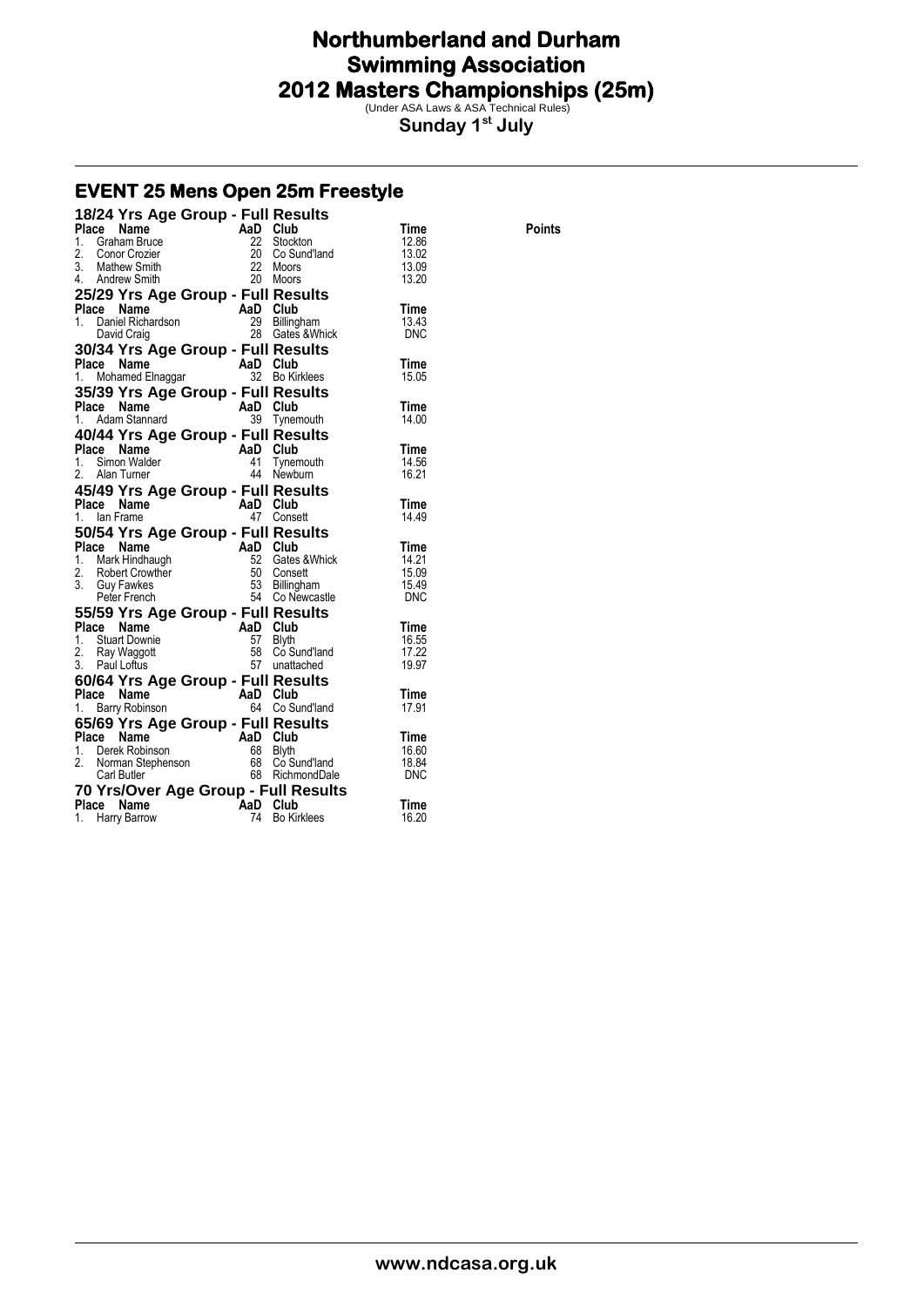**2012 Masters Championships (25m)** 

(Under ASA Laws & ASA Technical Rules) **Sunday 1st July**

#### **EVENT 26 Womens Open 25m Freestyle**

| 18/24 Yrs Age Group - Full Results                                                                                                                                                                                             |                |                 |            |
|--------------------------------------------------------------------------------------------------------------------------------------------------------------------------------------------------------------------------------|----------------|-----------------|------------|
| <b>Place Name AaD Club</b><br>1. Byrony Scoffin 23 Moors<br>2. Amy Roberts 20 Moors<br>3. Emma Shepherd 24 Billingh<br>4. Terri-Louise Gamett 22 Moors                                                                         |                |                 | Time       |
|                                                                                                                                                                                                                                |                |                 | 14.72      |
|                                                                                                                                                                                                                                |                |                 | 15.23      |
|                                                                                                                                                                                                                                |                | Billingham      | 17.12      |
|                                                                                                                                                                                                                                |                |                 | 17.20      |
| 25/29 Yrs Age Group - Full Results                                                                                                                                                                                             |                |                 |            |
| Place Name                                                                                                                                                                                                                     |                |                 | Time       |
| 1. Vikki Louise                                                                                                                                                                                                                |                | 27 Co Newcastle | 16.04      |
| Ce Name - AaD Club<br>Vikki Louise - 27 Co Ne<br>Jenny Dobson - 29 Blyth<br>2.                                                                                                                                                 |                |                 | 16.28      |
| 30/34 Yrs Age Group - Full Results                                                                                                                                                                                             |                |                 |            |
| Place Name                                                                                                                                                                                                                     | AaD Club       |                 | Time       |
| <b>Place Name A</b><br>1. Kate Nicholson                                                                                                                                                                                       |                | 30 Co Newcastle | 13.97      |
| 35/39 Yrs Age Group - Full Results                                                                                                                                                                                             |                |                 |            |
|                                                                                                                                                                                                                                |                |                 | Time       |
|                                                                                                                                                                                                                                |                | 36 East Leeds   | 15.51      |
| 40/44 Yrs Age Group - Full Results                                                                                                                                                                                             |                |                 |            |
| Place Name                                                                                                                                                                                                                     |                |                 | Time       |
| 1.                                                                                                                                                                                                                             |                | Co Newcastle    | 15.43      |
| 2. Weny Frame                                                                                                                                                                                                                  |                |                 |            |
|                                                                                                                                                                                                                                |                | Consett         | 20.13      |
|                                                                                                                                                                                                                                |                | Billingham      | <b>DNC</b> |
| Compare Compare Compare Compare Compare Compare Compare Compare Compare Compare Compare Compare Compare Compare Compare Compare Compare Compare Compare Compare Compare Compare Compare Compare Compare Compare Compare Compar |                |                 |            |
| 45/49 Yrs Age Group - Full Results                                                                                                                                                                                             |                |                 | Time       |
| Place Name<br>1. Tracey Ann Smith<br>1. Tracey Ann Smith<br>15 Co Ne                                                                                                                                                           |                | 45 Co Newcastle | 15.21      |
|                                                                                                                                                                                                                                |                |                 |            |
| 50/54 Yrs Age Group - Full Results                                                                                                                                                                                             |                | Club            | Time       |
|                                                                                                                                                                                                                                |                | 53 AFSHartlepol | 17.41      |
| <b>Place Name</b><br>1. Carol Boagey 63                                                                                                                                                                                        |                |                 |            |
| 55/59 Yrs Age Group - Full Results<br>Place<br>Name<br>$\sim 10^{-10}$<br>1. Sally Shields                                                                                                                                     | AaD Club<br>58 | Bo Kirklees     | Time       |

### **EVENT 27 Mens Open 50m Butterfly**

| 18/24 Yrs Age Group - Full Results                                                                                                                                                                                                                     |    |                 |             |               |
|--------------------------------------------------------------------------------------------------------------------------------------------------------------------------------------------------------------------------------------------------------|----|-----------------|-------------|---------------|
| Compare Compare Compare Compare Contribution Control of Compare Compare Compare Compare Compare Compare Compar<br>Control Compare Compare Compare Compare Compare Compare Compare Compare Compare Compare Compare Compare Compa<br><br>Place           |    |                 | Time        | <b>Points</b> |
| 1.                                                                                                                                                                                                                                                     |    | Billingham      | 27.01       | 509           |
| 2.<br>Conor Crozier                                                                                                                                                                                                                                    |    | Co Sund'land    | 30.11       | 365           |
| 3. Andrew Smith                                                                                                                                                                                                                                        | 20 | Moors           | 30.28       | 359           |
| 30/34 Yrs Age Group - Full Results                                                                                                                                                                                                                     |    |                 |             |               |
| Place Name                                                                                                                                                                                                                                             |    |                 | Time        | <b>Points</b> |
| <b>Ce Name</b><br>Mohamed Elnaggar <b>AaD Club</b><br>132 Bo Kir<br>1.                                                                                                                                                                                 |    | 32 Bo Kirklees  | 37.85       | 204           |
| 35/39 Yrs Age Group - Full Results                                                                                                                                                                                                                     |    |                 |             |               |
| Place Name                                                                                                                                                                                                                                             |    |                 | Time        | <b>Points</b> |
| $1_{\cdot}$                                                                                                                                                                                                                                            |    | Tynemouth       | 31.31       | 395           |
| Ce Name<br>Adam Stannard<br>Neil Shutt<br>Neil Shutt<br>36 Co Su                                                                                                                                                                                       |    | Co Sund'Iand    | DQ ST-      |               |
| 40/44 Yrs Age Group - Full Results                                                                                                                                                                                                                     |    |                 |             |               |
| Place Name                                                                                                                                                                                                                                             |    |                 | Time        | <b>Points</b> |
| 1.                                                                                                                                                                                                                                                     |    | York City       | 33.03       | 352           |
| <b>Ce Name Community Community Community Community Community Community Community Community Community Community Community Community Community Community Community Community Community Community Community Community Community Com</b><br>2. Alan Turner |    | Newburn         | 39.12       | 219           |
|                                                                                                                                                                                                                                                        |    |                 |             |               |
| 45/49 Yrs Age Group - Full Results<br>Place Name                                                                                                                                                                                                       |    |                 | Time        | <b>Points</b> |
| AaD Club<br>48 Co Newcastle<br>1. Kevin Smith                                                                                                                                                                                                          |    |                 | 29.09       | 574           |
|                                                                                                                                                                                                                                                        |    |                 |             |               |
| 55/59 Yrs Age Group - Full Results                                                                                                                                                                                                                     |    |                 |             |               |
| Place                                                                                                                                                                                                                                                  |    |                 | <b>Time</b> | <b>Points</b> |
| 1.                                                                                                                                                                                                                                                     |    | Newburn         | 45.28       | 177           |
| <b>Ce Name AaD Club</b><br>Stephen Urwin<br>Exay Waggott<br>Stuart Documic <b>58</b> Co Su<br>2. Ray Waggott                                                                                                                                           |    | Co Sund'land    | 45.32       | 192           |
| 3.<br>Stuart Downie 57                                                                                                                                                                                                                                 |    | Blyth           | 45.41       | 185           |
| 60/64 Yrs Age Group - Full Results                                                                                                                                                                                                                     |    |                 |             |               |
| <b>Place Name</b><br>1. Graeme Shutt 63 Co Su                                                                                                                                                                                                          |    |                 | <b>Time</b> | <b>Points</b> |
|                                                                                                                                                                                                                                                        |    | 63 Co Sund'land | 45.32       | 223           |
| 65/69 Yrs Age Group - Full Results                                                                                                                                                                                                                     |    |                 |             |               |
| Place<br>Name<br><b>Example 2</b> AaD                                                                                                                                                                                                                  |    | Club            | Time        | <b>Points</b> |
| Alex Brown<br>1.                                                                                                                                                                                                                                       | 68 | Blyth           | 38.59       | 436           |
| 2.<br>68<br>Derek Robinson                                                                                                                                                                                                                             |    | Blyth           | 43.95       | 295           |
|                                                                                                                                                                                                                                                        |    |                 | 44.32       | 288           |
|                                                                                                                                                                                                                                                        |    |                 | 37.85       | 204<br>37.00  |
|                                                                                                                                                                                                                                                        |    |                 | 45.32       | 37.78<br>192  |
| 2. Norman Stephenson<br>3. Norman Stephenson<br>12. Mohamed Elnaggar<br>13. Ray Waggott<br>14. Stuart Downie<br>15. Stephen Urwin<br>15. Stephen Urwin<br>15. Newburn                                                                                  |    |                 | 45.41 38.20 | 185           |
|                                                                                                                                                                                                                                                        |    |                 | 45.28       | 38.76<br>177  |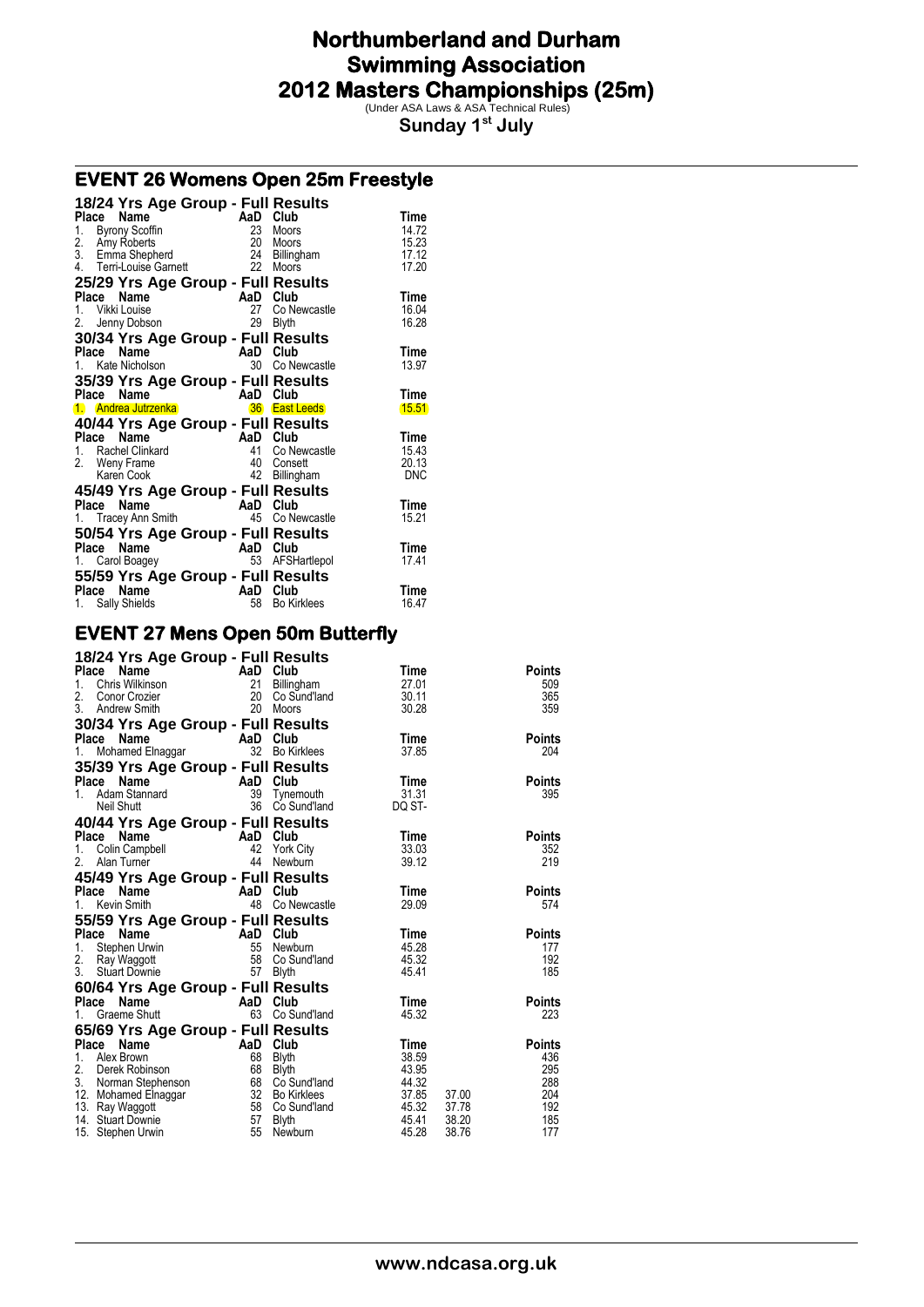**2012 Masters Championships (25m)** 

(Under ASA Laws & ASA Technical Rules) **Sunday 1st July**

### **EVENT 28 Womens Open 50m Butterfly**

| 18/24 Yrs Age Group - Full Results  |                      |                 |            |               |
|-------------------------------------|----------------------|-----------------|------------|---------------|
| <b>Example 2</b><br>Place Name      |                      | Club            | Time       | Points        |
| Ashleigh Forster<br>1.              | 21                   | Durham City     | 32.97      | 392           |
| 2. Byrony Scoffin<br>3. Amy Roberts | 23                   | Moors           | 34.86      | 336           |
|                                     | 20                   | Moors           | 35.52      | 311           |
| 4. Emma Shepherd                    | 24                   | Billingham      | 41.22      | 205           |
| 25/29 Yrs Age Group - Full Results  |                      |                 |            |               |
| Place Name                          | <b>Example 2</b> AaD | Club            | Time       | <b>Points</b> |
| 1. Helen Mason                      | 27                   | Market Dray     | 36.36      | 306           |
| 30/34 Yrs Age Group - Full Results  |                      |                 |            |               |
| <b>Example 2</b> AaD<br>Place Name  |                      | Club            | Time       | <b>Points</b> |
| 1. Kate Nicholson                   | 30                   | Co Newcastle    | 32.47      | 443           |
| 40/44 Yrs Age Group - Full Results  |                      |                 |            |               |
| Place<br>Name                       | AaD                  | Club            | Time       | <b>Points</b> |
| Rachel Clinkard<br>1.               | 41                   | Co Newcastle    | 35.55      | 389           |
| 50/54 Yrs Age Group - Full Results  |                      |                 |            |               |
| Place Name                          | AaD                  | Club            | Time       | Points        |
| Carol Boagey<br>1.                  |                      | 53 AFSHartlepol | 44.01      | 258           |
| 2. Gillian Sheehan                  | 53                   | Billingham      | 1:03.80    | 84            |
| 3.<br>Lynn Shepherd                 | 53                   | Billingham      | 1:08.24    | 69            |
| Dona Simpson                        | 51                   | Harrogate       | <b>DNC</b> |               |
| 55/59 Yrs Age Group - Full Results  |                      |                 |            |               |
| Place Name                          | AaD                  | Club            | Time       | Points        |
| 1. Mary Purvis                      | 57                   | Alnwick Dol     | 37.47      | 426           |
|                                     |                      |                 |            |               |

### **EVENT 29 Mens Open 25m Breaststroke**

| 18/24 Yrs Age Group - Full Results                                                                        |                 |            |               |
|-----------------------------------------------------------------------------------------------------------|-----------------|------------|---------------|
| Place Name<br>1. Graham Bruce<br>2. Stephen Earl<br>3. Mathew Smith<br>2. Moors                           |                 | Time       | Points        |
|                                                                                                           |                 | 15.53      |               |
|                                                                                                           |                 | 15.61      |               |
|                                                                                                           |                 | 17.49      |               |
| 25/29 Yrs Age Group - Full Results                                                                        |                 |            |               |
| <b>Place Name AaD Club</b><br>1. Daniel Richardson 29 Billingham<br>David Craig 28 Gates & Whick          |                 | Time       | <b>Points</b> |
|                                                                                                           |                 | 15.69      |               |
|                                                                                                           |                 | DNC        |               |
| 30/34 Yrs Age Group - Full Results                                                                        |                 |            |               |
| Place Name AaD Club                                                                                       |                 | Time       | Points        |
| 1. Mohamed Elnaggar 32 Bo Kirklees                                                                        |                 | 20.21      |               |
| 40/44 Yrs Age Group - Full Results                                                                        |                 |            |               |
| <b>Example 2 AaD</b> Club<br>Place<br>Name                                                                |                 | Time       | <b>Points</b> |
| $1_{\cdot}$                                                                                               | Tynemouth 18.11 |            |               |
| $\mathfrak{p}$                                                                                            |                 | 19.07      |               |
| Simon Walder <b>141</b> Tynemouth<br>Alan Turner <b>144</b> Newburn<br>Don Brechin <b>135 Durham City</b> |                 | <b>DNC</b> |               |
| 45/49 Yrs Age Group - Full Results                                                                        |                 |            |               |
| <b>Place Name AaD Club</b><br>1. Ian Frame 47 Consett<br>2. Martn Hall 46 Co Newcastle                    |                 | Time       | Points        |
|                                                                                                           |                 | 18.28      |               |
|                                                                                                           |                 | 19.50      |               |
| 55/59 Yrs Age Group - Full Results                                                                        |                 |            |               |
|                                                                                                           |                 | Time       | Points        |
| <b>Place Name</b><br>1. Stephen Urwin <b>AaD Club</b><br>55 Newburn                                       |                 | 21.28      |               |
| 60/64 Yrs Age Group - Full Results                                                                        |                 |            |               |
| Place Name<br>AaD Club                                                                                    |                 | Time       | <b>Points</b> |
| 1. Barry Robinson 64 Co Sund'land                                                                         |                 | 23.62      |               |
| 65/69 Yrs Age Group - Full Results                                                                        |                 |            |               |
| 1. Norman Stephenson 68 Co Sund'land                                                                      |                 | 19.88      |               |
| 70 Yrs/Over Age Group - Full Results                                                                      |                 |            |               |
| Place Name AaD Club                                                                                       |                 | Time       | Points        |
| 1. Bill Moore                                                                                             | 75 East Leeds   | 20.79      |               |
|                                                                                                           |                 |            |               |